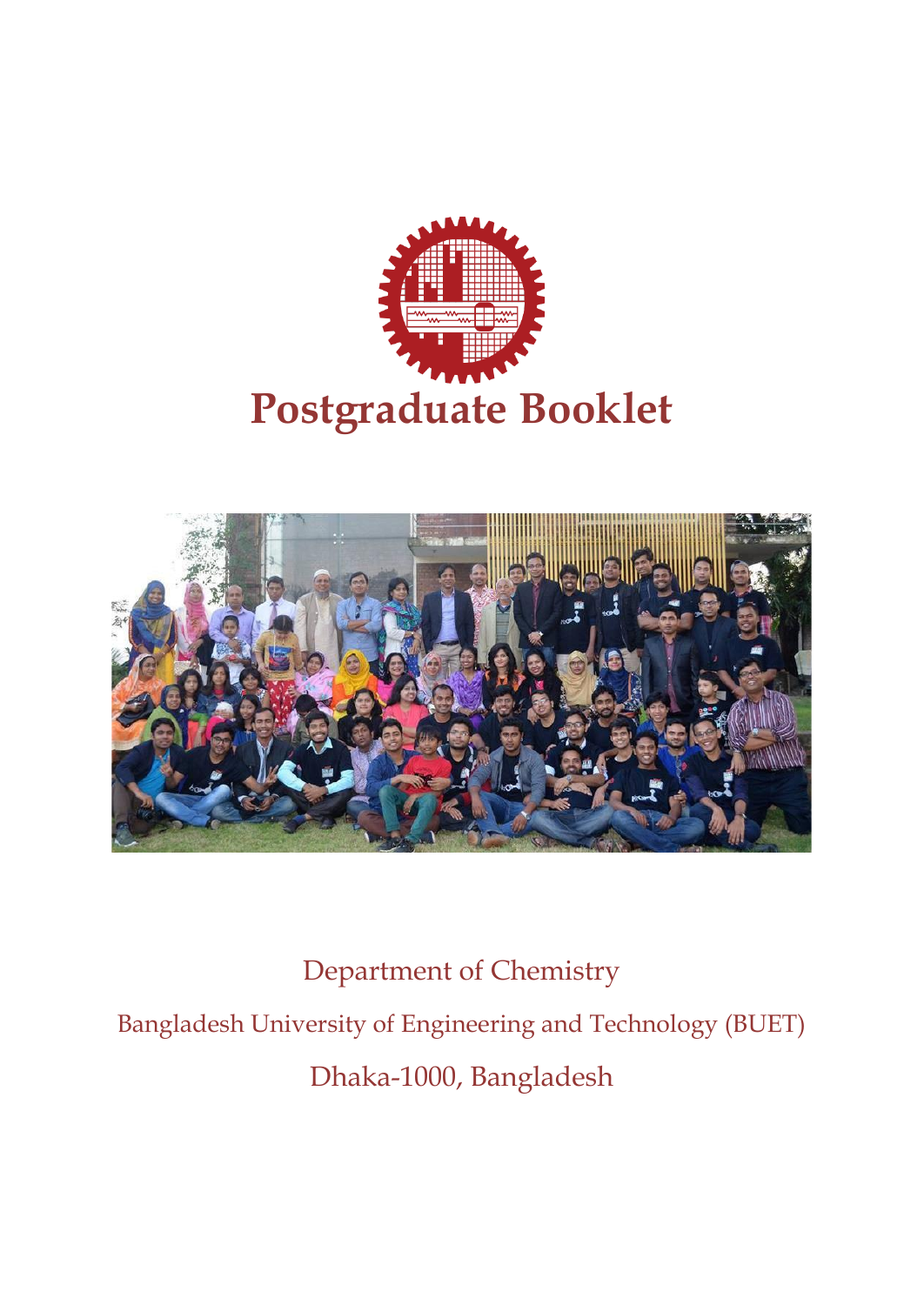

# **Contents**

| <b>List of Content</b>                           | Page No. |  |
|--------------------------------------------------|----------|--|
| Welcome Note of Head                             | 3        |  |
| List of Faculty Members                          | 4        |  |
| <b>Introduction of Postgraduate Programs</b>     | 7        |  |
| Doctor of Philosophy (Ph.D.) Degree in Chemistry | 7        |  |
| Master of Philosophy (M. Phil.) in Chemistry     | 9        |  |
| Master of Science (M.Sc.) in Chemistry           | 12       |  |
| Grading system for postgraduate studies          | 13       |  |
| <b>Instrument Facilities</b>                     | 14       |  |
| Financial Assistance for Students                | 14       |  |
| Accommodation                                    | 15       |  |
| Alumni Association                               | 15       |  |
| Syllabus                                         |          |  |
| Organic Branch                                   | 15       |  |
| Physical-Inorganic Branch                        | 20       |  |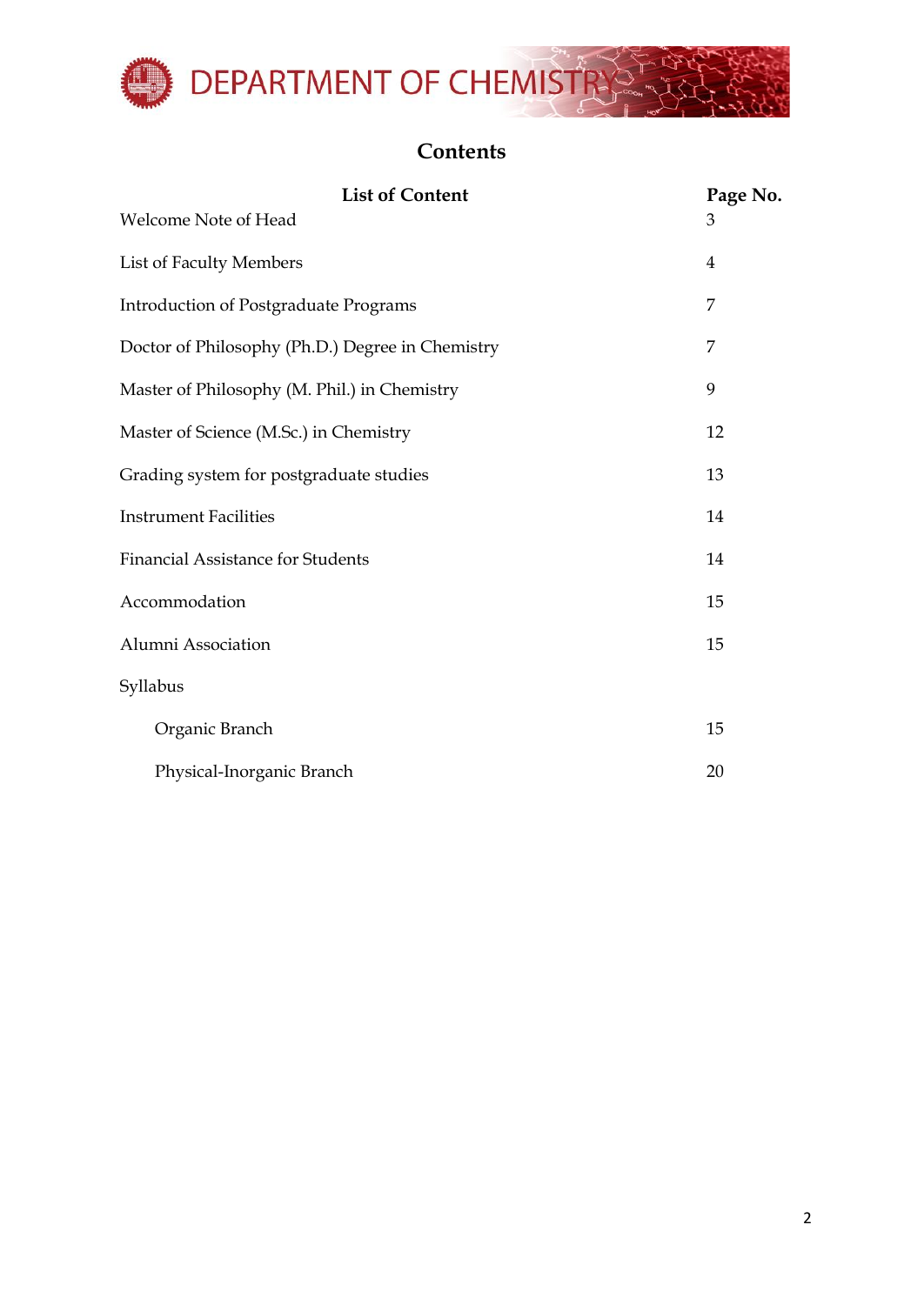

### **Welcome Note of Head**

Welcome to the **Department of Chemistry**, BUET!

Our department was founded in 1962 since the establishment of BUET as East Pakistan University of Engineering and Technology and started offering undergraduate chemistry courses for engineering students. To fulfill the national and global demands, the department introduced MPhil and PhD programs in the session of 1981-1982, followed by MSc program in 2014.

Our vibrant and evolving graduate programs provide opportunities to students in a wide area of chemical disciplines including organic, inorganic, physical, materials, environmental and at the interface of basic and applied science research. We are blessed with highly qualified, talented and inspiring faculty who are recipients of various national and international research grants. Their research efforts have been reflected in excellent publications in high-impact factor journals. In addition to research, our faculty endeavor to introduce innovative teaching methods to provide the best service in the classroom.

Apart from the academic studies and research, our graduate students get opportunities for professional development by engaging themselves in different activities such as teaching assistants in chemistry undergraduate laboratories, networking, participating in conferences and workshops, attending departmental seminars and other extracurricular activities. All these training and research experiences make our students highly competitive both for the job market and admission for higher studies in renowned universities worldwide. I wish that a student will find this department an exciting, welcoming and worthwhile place.

- Captom MT

Dr. Md. Shakhawat Hossain Firoz Professor and Head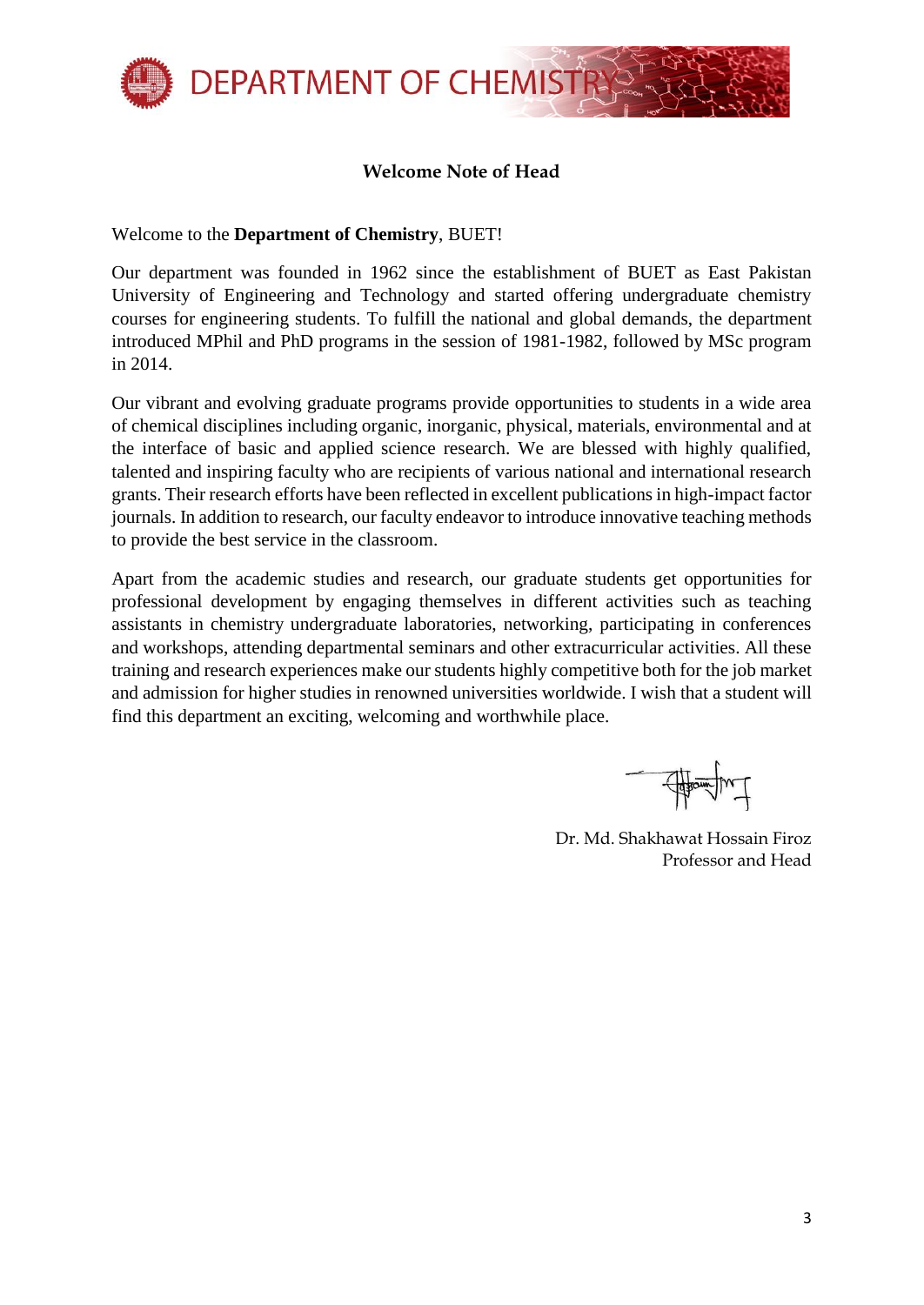

# **List of Faculty Members**

### **Name and Designation Research Interests**



Dr. Md. Shakhawat Hossain Firoz Professor & Head

[shfiroz@chem.buet.ac.bd](mailto:shfiroz@chem.buet.ac.bd)



Professor

Dr. Md. Abdur Rashid

[arashid@chem.buet.ac.bd](mailto:arashid@chem.buet.ac.bd)



Dr. Al-Nakib Chowdhury Professor

[nakib@chem.buet.ac.bd](mailto:nakib@chem.buet.ac.bd)

Dr. Shakila Rahman Professor

[shaki@chem.buet.ac.bd](mailto:shaki@chem.buet.ac.bd)



Dr. Md. Nazrul Islam Professor

islammdn@chem.buet.ac.bd



Dina Nasrin Associate Professor

[dina@chem.buet.ac.bd](mailto:dina@chem.buet.ac.bd)



Dr. Ayesha Sharmin Associate Professor

[ayeshasharmin900@gmail.com](mailto:ayeshasharmin900@gmail.com)

Synthesis and Characterization of Nano-Material and Nano-Composites, Cellulose based functional materials

Synthetic Organic Chemistry and Synthesis of Organo-phosphorus compounds

Nano and Bio-Material, Environmental and Electrochemical aspects of Chemistry

Natural Product Chemistry; Detection, Isolation and Structural Elucidation of Bio-Active Compounds

Surface Chemistry, Monolayer and Micelle formation of Surfactant system

Synthetic Organic Chemistry

Transition metal based luminescent novel Probes, drug delivery system, electrochemistry, chemical biology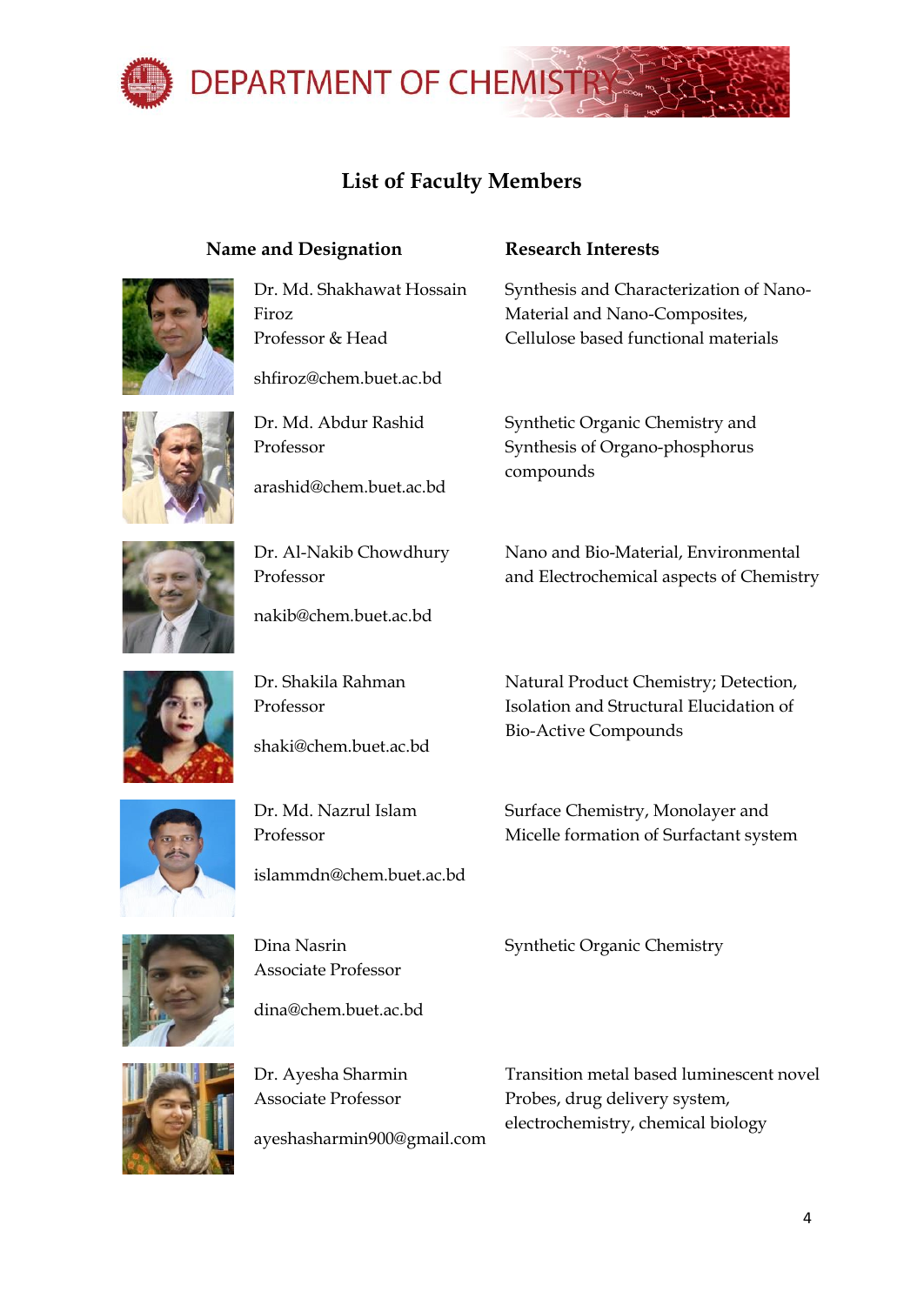

## **Name and Designation Research Interests**



Dr. Chanchal Kumar Roy Assistant Professor

ckroy@chem.buet.ac.bd



Dr. Sharmeen Nishat Assistant Professor

snnupur@chem.buet.ac.bd



Dr. Md. Abdul Goni Assistant Professor

abdulgonichem@gmail.com



Dr. Md. Ayub Ali Assistant Professor

Md. Kausar Ahmed Assistant Professor

[shuvro070@chem.buet.ac.bd](mailto:shuvro070@chem.buet.ac.bd)

Hydrogels, Electrochemistry, Supramolecular Chemistry, Polymer Chemistry, Adhesives, Supramolecular Chemistry, Supercapacitor, Battery

Organic Chemistry, Carbohydrate Chemistry, Environmental Chemistry, Chemical Biology, Immunology, Microbiology, Hydrogel

Analytical and Environmental Chemistry, Organometallic Chemistry, Homogeneous and Heterogeneous Catalysis, Material Chemistry

Catalysis, Organic Synthesis, Material Chemistry, Organometallics, Transition metal.

Material Chemistry (synthesize and characterization of polymers)



Dr. Md. Mahbub Alam Assistant Professor

[kausar55@chem.buet.ac.bd](mailto:kausar55@chem.buet.ac.bd)

mdmahbub@chem.buet.ac.bd

Polymer Chemistry

#### **Faculty on leave**

| Dr. Abu Bin Imran      | <b>Associate Professor</b> |
|------------------------|----------------------------|
| Dr. Md. Shafiul Azam   | <b>Assistant Professor</b> |
| Dr. Md. Elius Hossain  | <b>Assistant Professor</b> |
| Md. Abu Hasan Howlader | <b>Assistant Professor</b> |
| Nahida Akter           | Assistant Professor        |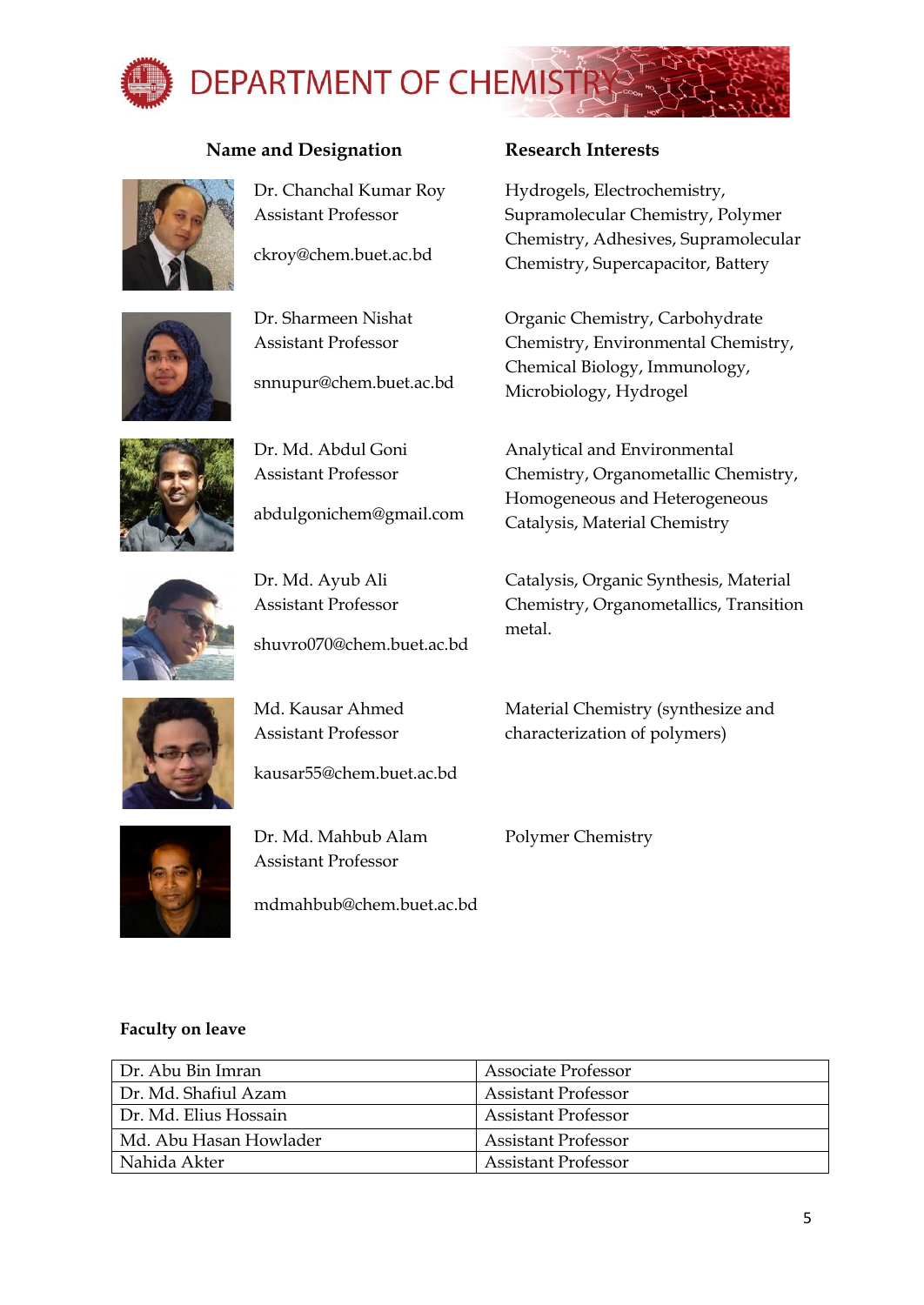

Mr. Md. Mamun-or Rashid Senior Technical Officer Mr. Md. Abdur Razzaque Store Keeper Mr. Md. Showkat Ali Senior Lab. Attendant Mr. Md. Shamsul Haque Senior Lab. Attendant Mr. Md. Alamgir Hossain Senior Lab. Attendant Mr. Nuruddin Bhuiyan Senior Lab. Attendant Mr. Md. Moniruzzaman Sarkar Lab. Attendant Mr. Md. Tarikuzzaman Lab Attendant Mr. Golam Rasul MISS Mr. Md. Mosharof Hossain Office Attendant

### **List of Staffs**

Mr. Md. Kabir Hossain Lab. Instructor Cum-Store-keeper Mr. Md. Masud Hasan LDA Cum-Computer Operator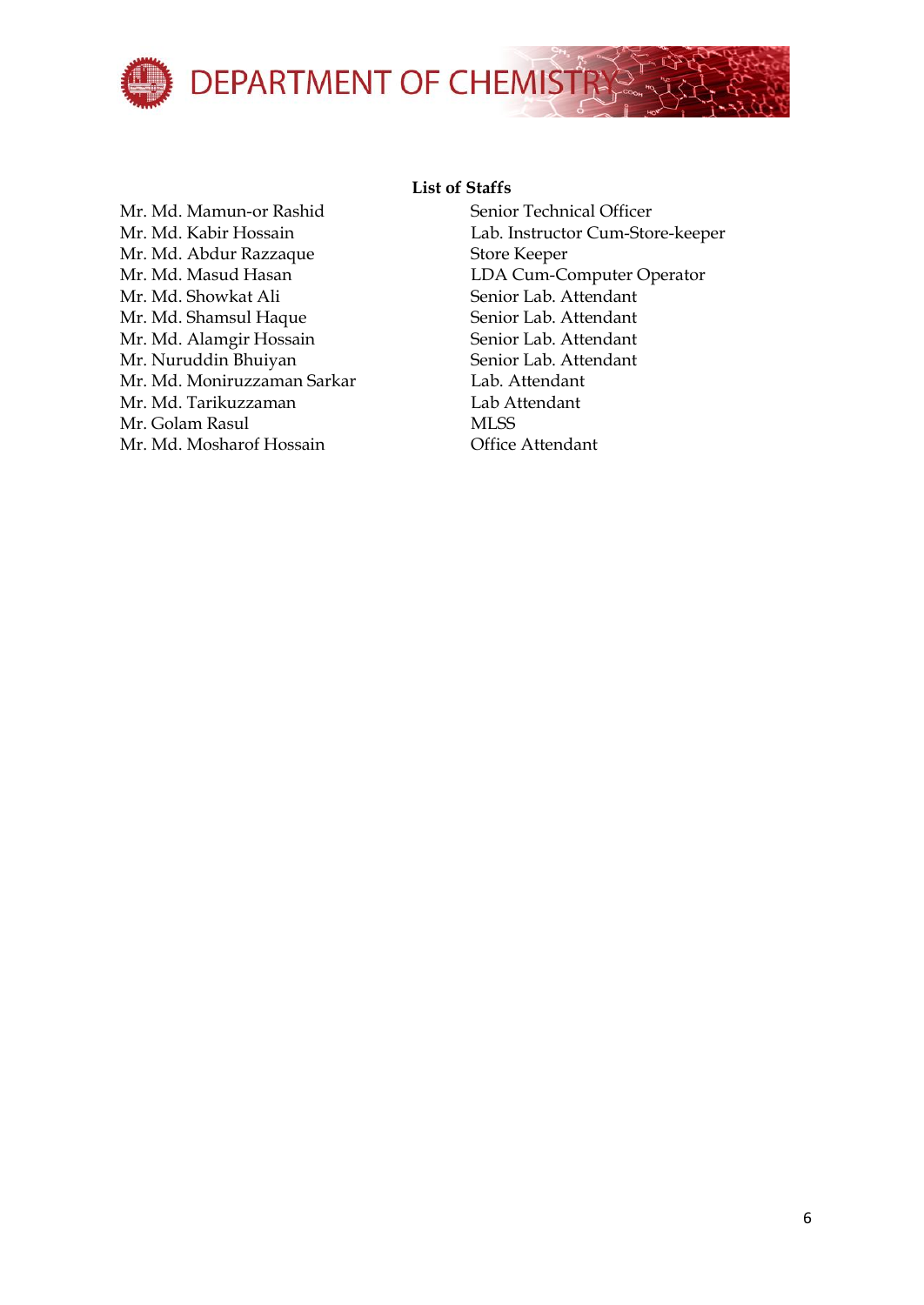

# **Introduction of Postgraduate Programs**

The Department of Chemistry, BUET offers three post-graduate degree programs in Chemistry including Doctor of Philosophy (Ph.D.), Master of Philosophy (M.Phil.) and Master of Science (M.Sc.). Students from various selected disciplines are eligible for admission into these programs as full time or part time students following fulfillment of minimum requirements. Students, serving in different organizations are allowed to be admitted as part time students with the written consent of the employer. The final selection of candidates for admission into the graduate programs will be based on either oral or written exam depending on the condition set by selection committee as constituted by the Board of Post Graduate Studies (BPGS). After selection, supervisor or advisor will be assigned to the students who will provide guidance to the respective students in all academic affairs. Students are required to pay academic fees according to university rules and regulations, afterward complete courses registration by consulting with assigned advisor/ supervisor within two weeks from the commencement of a semester. Full time students must register for a minimum of 12 credit hours and a maximum of 15 credit hours per semester. Part time students must register for a minimum of 6 credit hours and a maximum of 9 credit hours per semester. Course evaluation strategy would be determined by the relevant course teacher, which may include class test, quiz, viva, presentation along with a written exam. Course evaluation will be reflected as GPA.

# **Doctor of Philosophy (Ph.D.) Degree in Chemistry**

### *Registration*

Selected candidates should get registered with the University and pay the fees as per the University rules before the commencement of each semester enrollment. Course registration must be completed within two weeks from the start of the semester.

### *Appointment of a Supervisor*

On provisional admission, Selection Committee will submit a name of a supervisor who will be a full-time member of the staff belonging to the department. The supervisor will prescribe a plan of study to be undertaken by the student and supervise the progress of the candidate's work.

#### *Academic Requirements and Regulations*

The minimum duration of the Ph.D. course will be four semesters from the date of provisional admission. A student must complete all requirements for the Ph.D. degree within six academic years (session) from the date of his provisional admission. Academic progress will be measured in terms of credit hours earned by the student. One Credit hour subject will require 14 hours of lecture for one semester while one Credit hour for thesis work would require 42 hours of research work for one semester. The number of credit hours for each subject has been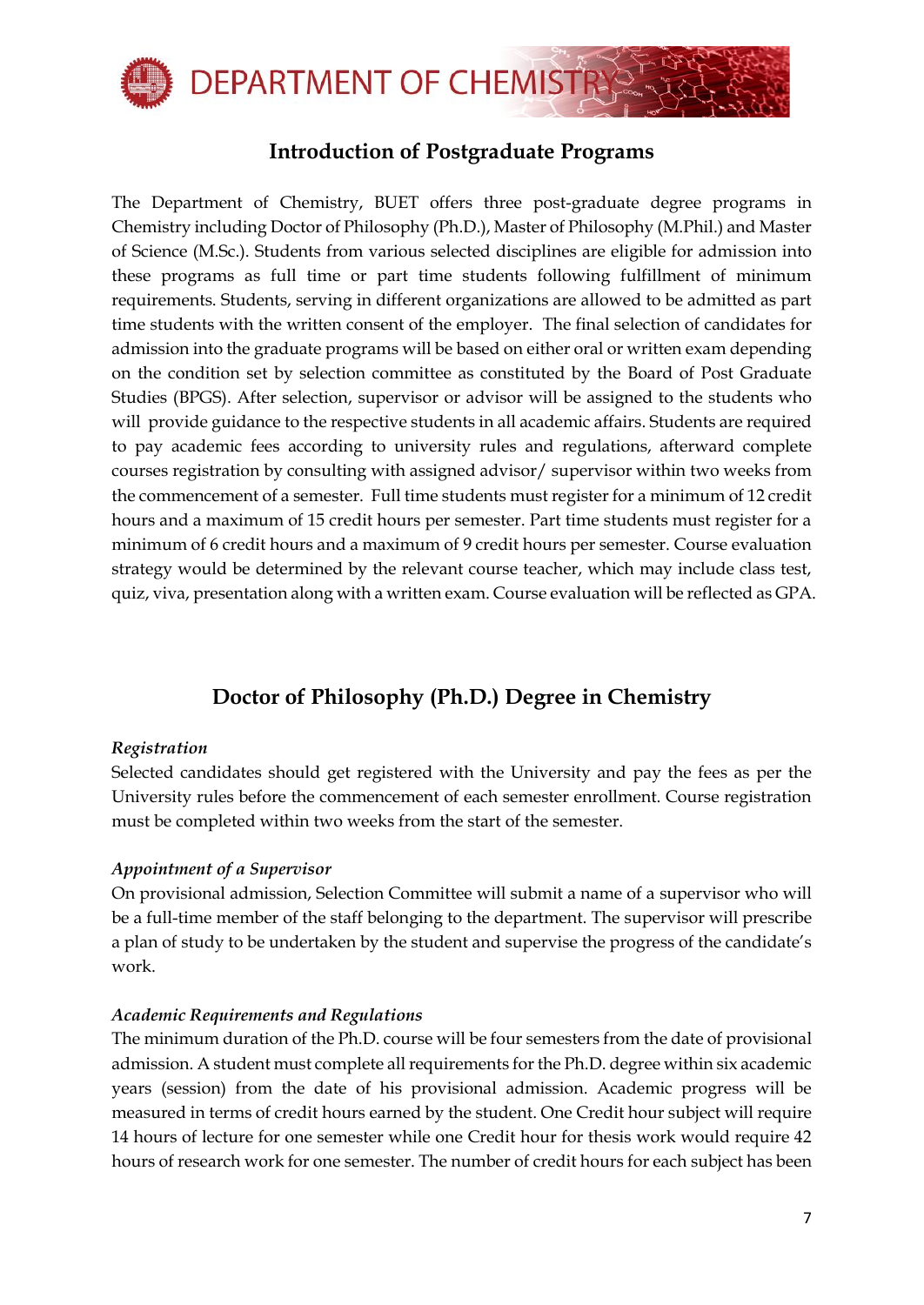

specified in the syllabus of the department. A student must complete a minimum of 54 credit hours of which 45 credit hours will be assigned for a thesis. Candidates having one-year M.Sc. degree must complete another 12 credit hours as non-credit. There will be two categories of students, namely, full-time students and part-time students. A candidate serving in different organizations can be enrolled as a part-time student with the written consent of the employer. A part time student will be assigned a maximum of 9 credit hours of course including thesis work in any semester. Full-time students will have to register for a minimum of 12 credit hours and a maximum of 15 credit hours per semester. A full-time student will not be allowed to be in the employment of any organization (even as a part-time employee). However, they may be employed as Teaching/Research Assistant at the University. If a full-time student becomes an employee (full time or part time) of any other organization in the middle of a semester, he/she may, with the approval of the Head/Director of the Department/Institute and his/her Employer, be allowed to continue as a full-time student for that semester. A student may be allowed to switch from part-time to full-time or vice versa on the recommendation of the respective Doctoral Committee before the commencement of a semester.

#### *Doctoral Committee*

A Doctoral Committee for every student will be proposed by the Supervisor in consultation with the Head of the department. The Doctoral Committee should meet from time to time at the request of the Supervisor to review the progress of the student.

### *Research Proposal*

The student, after passing the comprehensive examination, has to submit a research proposal to the Doctoral Committee. The Doctoral Committee will examine the proposal and recommend changes if necessary.

#### *Examination*

In addition to tests, assignments and/or examinations during the semester there will be a written examination for each of the subjects in a semester at the end of that semester. The final grade in a subject will be based on the performance in all tests, assignments and/or examinations.

### *Qualifying Requirements*

#### *Course Work*

To qualify for the degree a student must earn a minimum grade point average (GPA) of 2.75 based on the weighted average of grade points (GP) in his / her course work. A student will not be allowed to continue the programme if he/she obtains a total of three or more F grades in one or more than one subject taken together, during the course of his / her studies.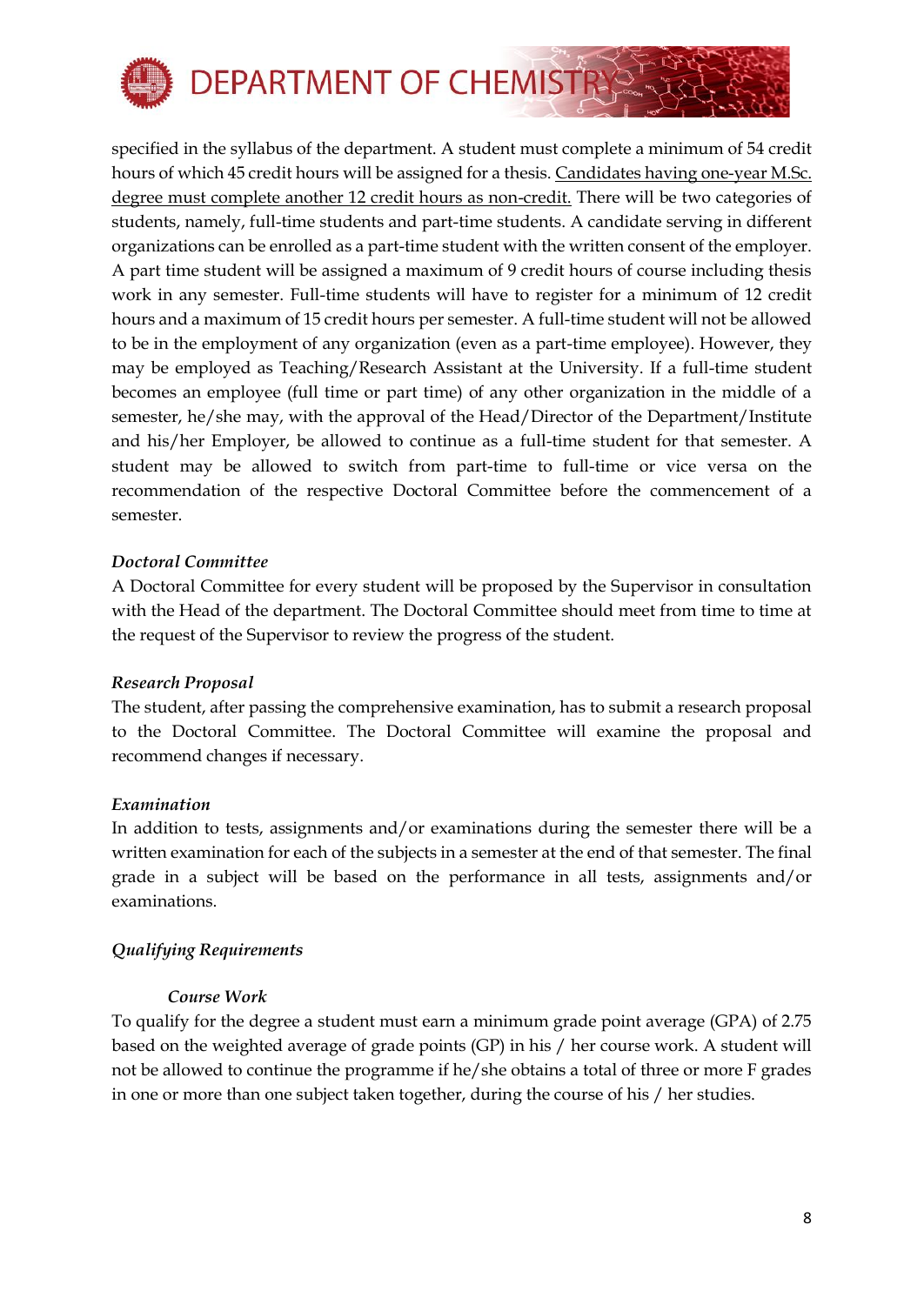

### *Comprehensive Examination*

Comprehensive examination will be held after the completion of the course work by the student. The comprehensive examination will be comprised of a written examination and/or an oral examination to test the knowledge of the student in his/her field of study and research.

#### *Thesis*

At the end of the student's research work, the student shall submit a thesis that must be an original contribution to engineering/sciences and worthy of publication. On completion of the research work and submission of the thesis, an oral examination shall be arranged.

### *Program outcome (PO) of Doctor of Philosophy in Chemistry*

- ➢ An ability to understand fundamentals and applications of current chemical theories for the physical world.
- ➢ An ability to perform a literature search, extract useful information to develop research methodology.
- ➢ An ability to design and execute new chemical experiments with high degree of sophistication, good laboratory practice and proper handling of chemicals to successfully complete an advanced research project.
- $\triangleright$  An ability to identify and analyze the scientific problems and successfully carry out experiments, as well as to analyze and interpret data to arrive at scientific results.
- $\triangleright$  An ability to author manuscripts describing their research and its impacts that are suitable for publication in peer reviewed scientific journals, and to communicate and share knowledge of chemistry at global chemistry community.
- $\triangleright$  An ability to integrate their knowledge from each of these areas with critical thinking skills in order to become problem solvers.
- $\triangleright$  An ability broadens their professional foundations through activities such as teaching, internships, fellowships, mentoring and research grant applications.
- ➢ An ability to acquire the tools to become fully independent chemical researchers.
- $\triangleright$  An ability to work effectively in teams and provide leadership
- $\triangleright$  An ability to solve any national problems in chemical issues.
- ➢ An understanding of professional responsibility and ethics in Chemistry.

# **Master of Philosophy (M. Phil.) in Chemistry**

### *Registration*

Selected candidates should get registered with the University and pay the fees as per the University rules before the commencement of each semester enrollment. Course registration must be completed within two weeks from the start of the semester.

### *Appointment of Advisor/Supervisor*

After admission, each student will be assigned, by the BPGS committee, an Adviser from among the teachers of the Department not below the rank of an Assistant Professor who will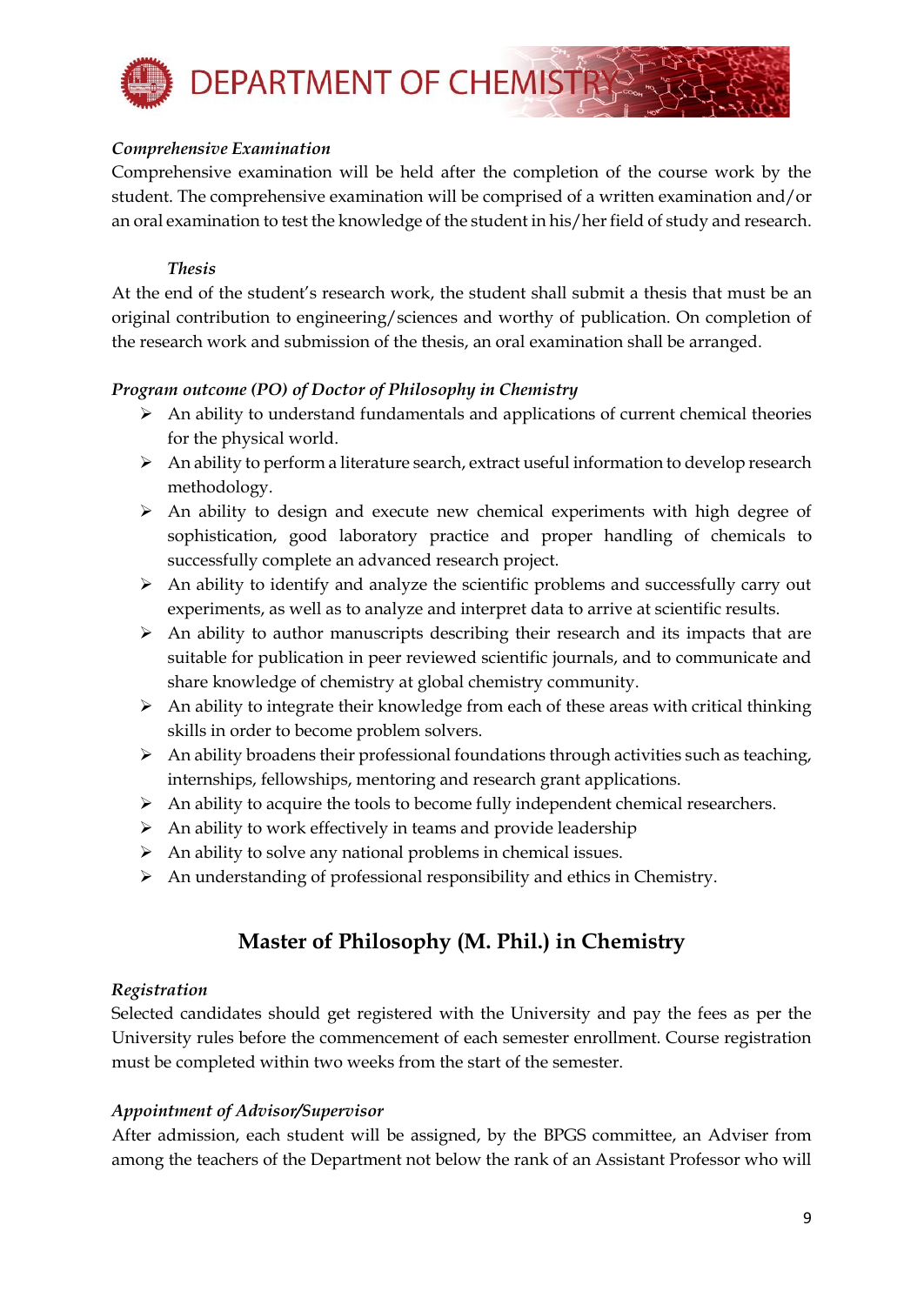

be a full-time member of the staff belonging to the department. The Advisor will prescribe a plan of study to be undertaken by the student. To complete the thesis, work a student must choose a supervisor from the department. Supervise will monitor and supervise the research work. Students are suggested to communicate with their prospective supervisor within the first semester.

### *Academic Requirements and Regulations*

The minimum duration of the M. Phil course will be four semesters. A candidate for the M. Phil degree must complete all the requirements for the degree within five academic years (Session) from the date of the first admission in the respective program. Academic progress will be measured in terms of credit hours earned by a student. One credit hour course will require 14 hours of lecture for one semester; while one credit hour for thesis/ laboratory would require 42 hours of work for one semester. The number of credit hours for each course will be as specified in the syllabus of the department. A student must earn a minimum of 48 credit hours including a thesis for which 30 credit hours will be assigned. There will be two categories of students, namely, full-time students and part-time students. A candidate serving in different organizations can be enrolled as a part-time student with the written consent of the employer. A part time student will be assigned a maximum of 9 credit hours of course including thesis work in any semester. Full time students will have to register for a minimum of 12 credit hours and a maximum of 15 credit hours per semester. A full-time student will not be allowed to be in the employment of any organization (even as a part-time employee). However, they may be employed as Teaching/Research Assistant at the University. If a fulltime student becomes an employee (full time or part time) of any other organization in the middle of a semester, he/she may, with the approval of the Head/Director of the Department/Institute and his/her Employer, be allowed to continue as a full-time student for that semester. A student may be allowed to switch from part-time to full-time or vice versa on the recommendation of the respective BPGS Committee before the commencement of a semester.

### *Conduct of Examination*

In addition to tests, assignments and/or examinations during the semester will be given by the teacher(s) concerned which will be a written examination and/or other tests for each of the courses offered in a semester. The final grade in a subject will be based on the performance in all tests, assignments and / or examinations.

### *Qualifying Requirements*

### *Course Work*

The qualifying requirement for graduation is that a student must earn a minimum grade point of 2.65 based on the weighted average in his course work. A student will not be allowed to continue the programme if he/she obtains a total of three or more F grades in one or more than one subjects taken together, during the course of his / her studies. In addition to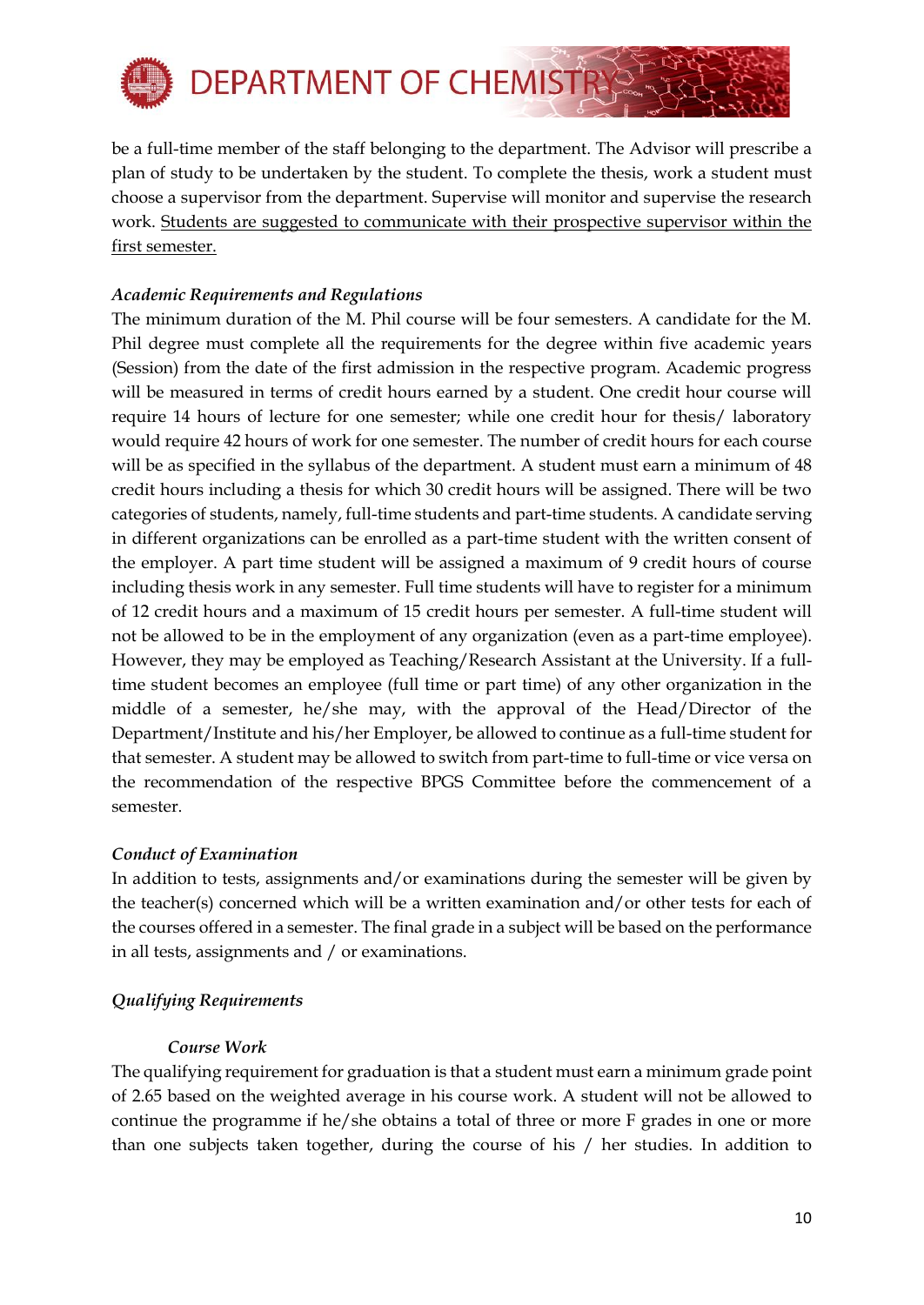

successful completion of course works every student must submit a thesis on his/her research work fulfilling the requirements as detailed in the following sections.

### *Thesis*

Research work for a thesis will be carried out under the supervision of a full-time faculty member belonging to the department. The thesis proposal of a student has to be submitted for approval of the CASR, after completion of at least 12 credit hours of course work. The research work must be carried out in this University or at a place(s) recommended by the BPGS. The thesis should demonstrate an evidence of satisfactory knowledge in the field of research undertaken by the student. Every student submitting a thesis in partial fulfillment of the requirements of a degree shall be required to appear at an oral examination in form of a presentation in front of an examination board decided by CASR, on a date or dates fixed by the Supervisor. In addition to the above procedure, every student have to present their research plan immediately after the completion of the first semester and research work before the oral examination as decided by the BPGS.

### *Program Outcome (PO) of Master of Philosophy in Chemistry*

- ➢ An ability to understand the advanced theories, concepts and applications of chemistry.
- ➢ An ability to apply knowledge of important laboratory techniques, methods, and instrumentation.
- $\triangleright$  An ability to perform a literature search, extract useful information to develop research methodology.
- $\triangleright$  An ability to design and execute new chemical experiments with high degree of sophistication, good laboratory practice and proper handling of chemicals to successfully complete an advanced research project.
- $\triangleright$  An ability to identify and analyze the scientific problems and successfully carry out experiments, as well as to analyze and interpret data to arrive at scientific results.
- ➢ An ability to communicate and share knowledge of chemistry both orally and in writing.
- $\triangleright$  An ability to write research articles.
- ➢ An ability to integrate their knowledge from each of these areas with critical thinking skills in order to become problem solvers.
- ➢ An ability to broaden their professional foundations through activities such as teaching, internships, and fellowships.
- $\triangleright$  An ability to work effectively in teams and provide leadership.
- $\triangleright$  An ability to contribute any national problems in chemical issues.
- ➢ An understanding of professional responsibility and ethics in Chemistry.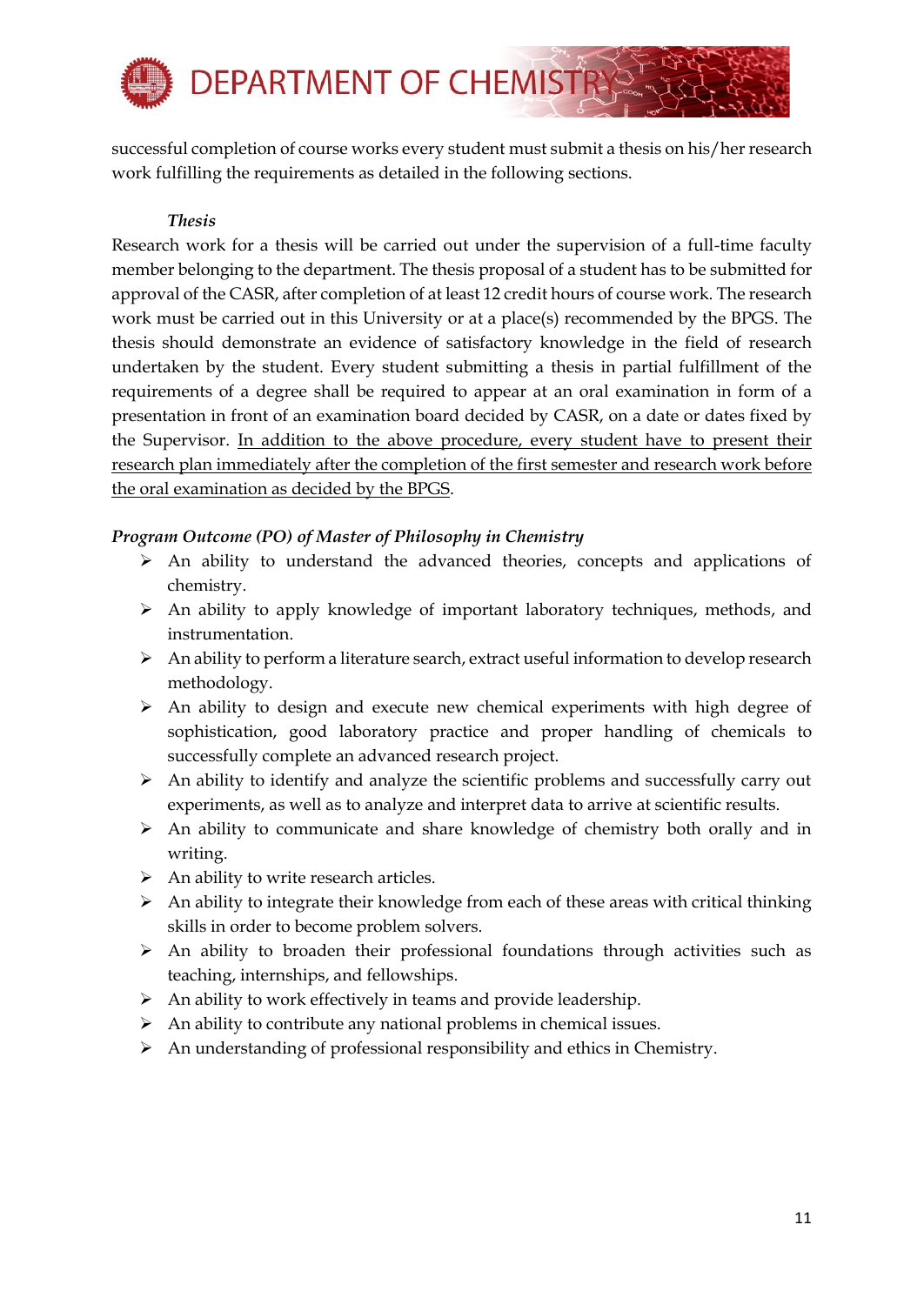

# **Master of Science (M.Sc.) in Chemistry**

#### *Registration*

Selected candidate should get registered with the University and pay the fees as per the University rules before the commencement of each semester enrollment. Course registration must be completed within two weeks from the start of the semester.

### *Appointment of Advisor/Supervisor*

After admission, each student will be assigned, by the BPGS committee, an Adviser from among the teachers of the Department not below the rank of an Assistant Professor who will be a full-time member of the staff belonging to the department. The Advisor will prescribe a plan of study to be undertaken by the student. To complete the thesis, work a student must choose a supervisor from the department. Supervise will monitor and supervise the research work. Students are suggested to communicate with their prospective supervisor in the first semester.

#### *Academic Requirements and Regulations*

The minimum duration of the M.Sc. program will be three semesters. A candidate for the M.Sc. degree must complete all the requirements for the degree within five academic years (Session) from the date of the first admission. Academic progress will be measured in terms of credit hours earned by a student. One credit hour subject will normally require 14 hours of lecture for one semester; while one credit hour for thesis/project/ laboratory would normally require 42 hours of work for one semester. An M. Sc. student is required to complete 6 courses of 18 credits in Chemistry. Besides these courses, a student has to submit a dissertation equivalent to 18 credits on his/her research findings.

#### *Conduct of Examination*

In addition to tests, assignments and/ or examinations during the semester, there will be a written examination and / or other tests for each of the subjects offered in a semester at the end of that semester. The final grade in a subject will be based on the performance in all tests, assignments and / or examinations.

### *Qualifying Requirements*

#### *Course Work*

The qualifying requirement for graduation is that a student must earn a minimum grade point of 2.65 based on the weighted average in his course work. A student will not be allowed to continue the programme if he/she obtains a total of three or more F grades in one or more than one subject taken together, during the course of his / her studies. In addition to successful completion of course works every student has to submit a thesis on his research work, fulfilling the requirements as detailed in the following sections.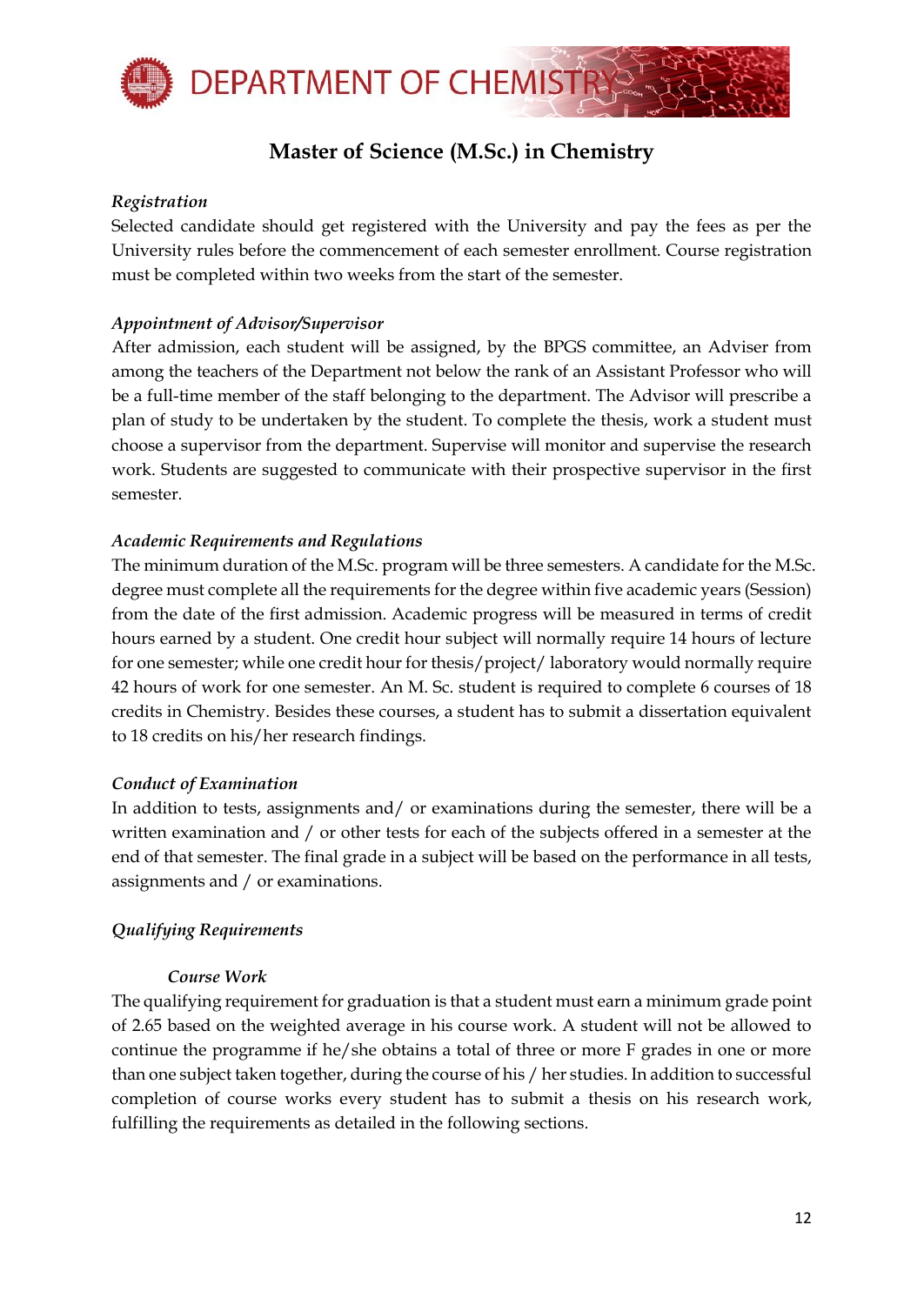

#### *Thesis*

Research work for a thesis has to be carried out under the supervision of a full-time member of the staff belonging to the department. The thesis proposal of a student has to be approved by CASR, after completion of at least 12 credit hours of course works. The research work must be carried out in this University or at a place(s) recommended by the BPGS / RAC. The thesis should demonstrate evidence of satisfactory knowledge in the field of research undertaken by the student. Every student submitting a thesis in partial fulfillment of the requirements of a degree shall be required to appear at an oral examination on a date or dates fixed by the Supervisor concerned. In addition to the above procedure, all students have to present their research plan immediately after the completion of the first semester and research work before the oral examination as decided by the BPGS.

#### *Program Outcome (PO) of Master of Science in Chemistry*

- ➢ An ability to understand the fundamental theories, concepts and applications of chemistry.
- ➢ An ability to apply knowledge of important laboratory techniques, methods, and instrumentation.
- $\triangleright$  An ability to perform a literature search, extract useful information to develop research methodology.
- $\triangleright$  An ability to design and execute new chemical experiments, good laboratory practice and proper handling of chemicals to successfully complete a research project.
- $\triangleright$  An ability to identify and analyze the scientific problems and successfully carry out experiments, as well as to analyze and interpret data to arrive at scientific results.
- ➢ An ability to communicate and share knowledge of chemistry both orally and in writing.
- $\triangleright$  An ability to broaden their foundations through activities such as teaching, internships, and fellowships.
- ➢ An ability to work effectively in teams and provide leadership.
- $\triangleright$  An ability to contribute any national problems in chemical issues.
- ➢ An understanding of professional responsibility and ethics in Chemistry.

# **Grading system for postgraduate studies**

Final grades for courses shall be recorded as follows:

| Grade                 | Merit description | Grade points |
|-----------------------|-------------------|--------------|
| A(Plus)               | Excellent         | 4.0          |
| A                     | Very good         | 3.5          |
| B(Plus)               | Good              | 3.0          |
| В                     | Average           | 2.5          |
| $\mathcal{C}_{\cdot}$ | Pass              | 2.0          |
| F                     | Failure           | 0.0          |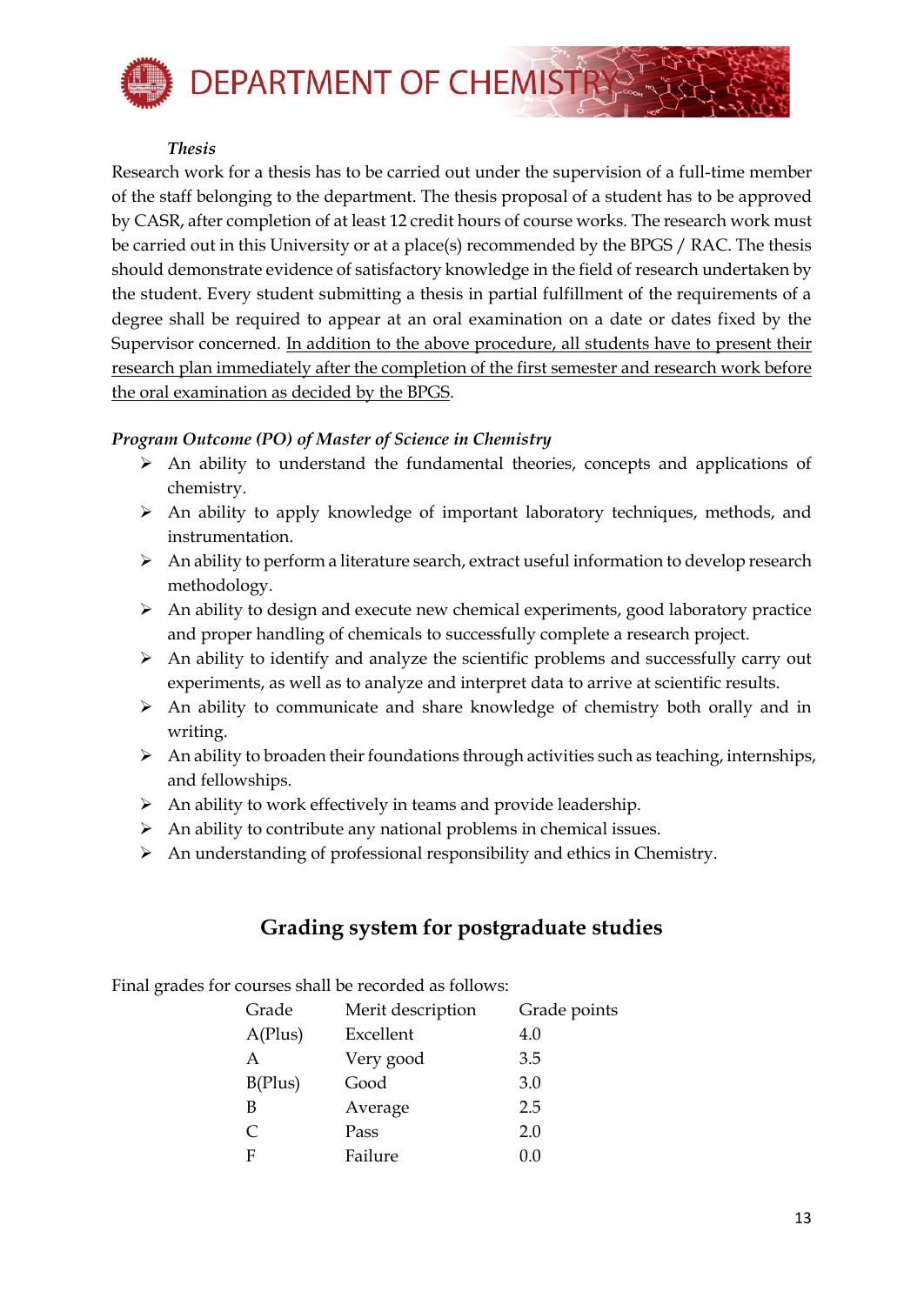

|   | Incomplete     |  |
|---|----------------|--|
| S | Satisfactory   |  |
| U | Unsatisfactory |  |
| W | Withdrawn      |  |

Courses in which the student gets F grades shall not be counted towards credit hour requirements and for the calculation of Grade Point Average (GPA). Performance in all the subjects including all the F grades shall be reflected in the transcript.

| UV-Visible Spectrophotometer     | Thermostat Bath           |
|----------------------------------|---------------------------|
| <b>FTIR</b>                      | Freeze Dryer              |
| Potentiostat/Galvanostat         | Vacuum Oven               |
| Polarimeter                      | Ultrasonic Bath           |
| <b>Universal Testing Machine</b> | Drying Oven               |
| Fiber Optic Spectrometer         | Ostwald Viscometer        |
| High speed centrifuge            | Oven                      |
| Density Meter                    | <b>Mechanical Stirrer</b> |
| High temperature furnace         | Shaker                    |
| Incubator                        | Orbital Shaker            |
| <b>Immersion Bath Circulator</b> | <b>Combined Meter</b>     |
| Tensiometer                      | Conductivity Meter        |
| Electrochemical Analyzer         | Kjeldahl Apparatus        |
| Balance                          | Rotary Evaporator         |
| PH meter                         | Hot Plate with Magnet     |

# **Instrument Facilities**

I addition to the above facilities students has access to different paid service of FESEM, XRD, NMR, DSC, TGA etc in BUET, University of Dhaka, BCSIR and Atomic Energy Commission. CASR, BUET will provide financial support.

# **Financial Assistance for Students**

Financial assistance is available for the poor and meritorious students. Students can apply for different scholarships from the University. Research Assistantships and Teaching Assistantships are available in the Department, which are selected on the basis of academic results. Research Assistantship is also available in different laboratories run by the faculty members. BUET has its own M.Sc., Ph.D. and Foreign Fellowships for local and foreign students. In addition to that, students can apply for different Government Fellowship programs recommended by their supervisors.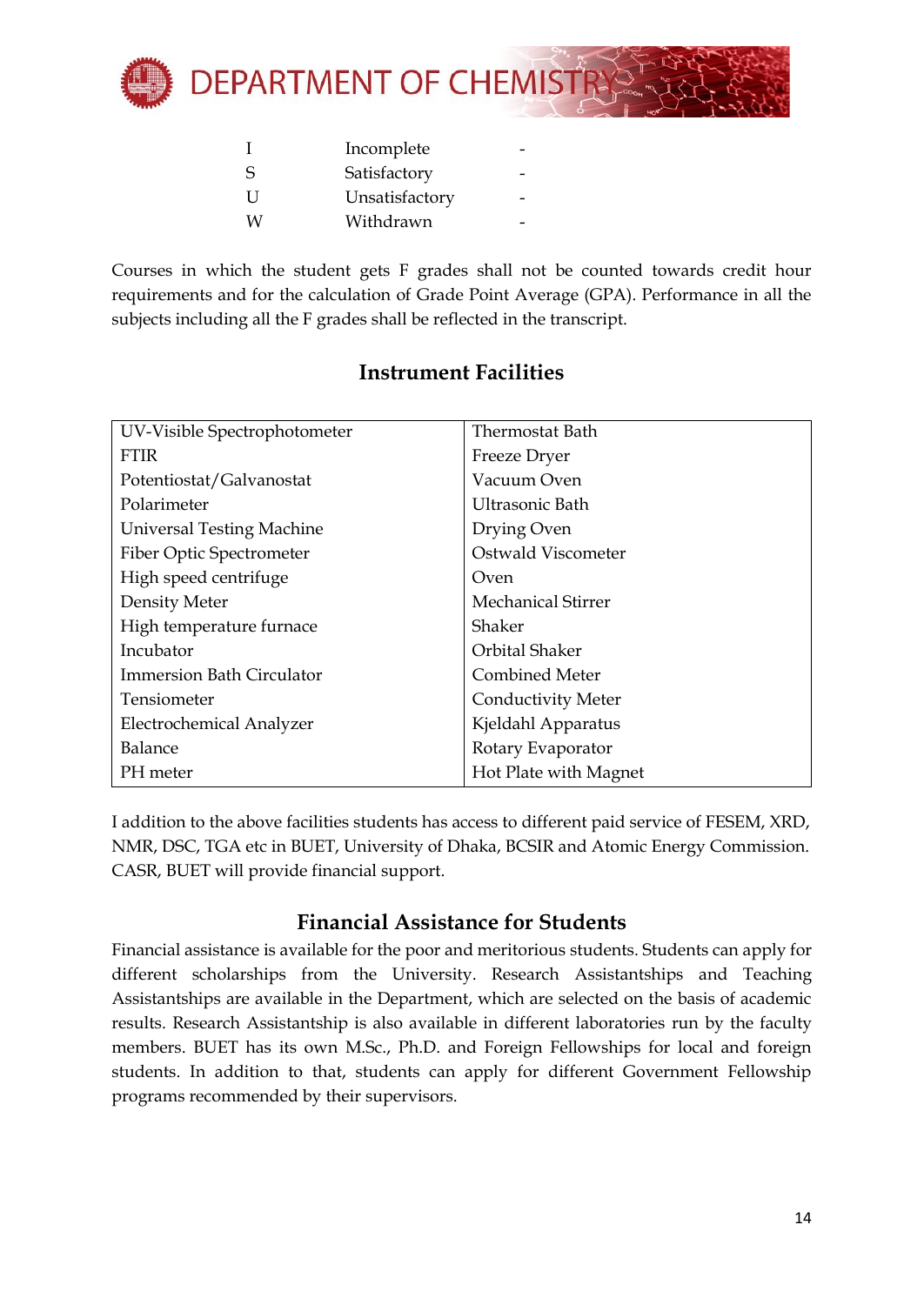

# **Accommodation**

Limited number of seats is available for allotment of post-graduate students in BUET. After getting admission students has to apply to Hall Provost for allotment. Shahid Smriti Hall is assigned for male students and Chatri Hall is assigned for female students. Besides the university accommodation, students can seek private accommodation near the university area.

# **Alumni Association**

The Department of Chemistry, BUET has established an Alumni Association to create strong bonds and social interaction with its well-wishers. The students who graduated from this department are eligible for being a member of this association. Students are advised to get registered to the association after their graduation. To foster the interaction of students with their alumni, different kinds of programs are organized from time to time. Check the following link for details: chem.buet.ac.bd/alumni

# **Syllabus**

### **Organic Branch**

### **Chem 6001 Chemistry of Natural Products**

3.00 Credits, 3 hours/week

Terpenes: Chemistry of important terpenes from various groups, e.g., Humulene, Germacrone etc. Alkaloids: Structure and synthesis of some important alkaloids. Steroids: Synthesis, spectral properties, configuration and reactions of steroids, hormones, growth regulators, biosynthesis of sterols.

### **Chem 6002 Chemistry of Biomolecules**

3.00 Credits, 3 hours/week

Amino acids, structure and bio-synthesis of proteins, purines, nucleic acids and nucleoproteins. Fundamental role of nucleic acids in life processes, structures of DNA and RNA and their function, lipids and phospholipids.

### **Chem 6003 Organic Reagents in Synthesis**

3.00 Credits, 3 hours/week

Use of some of the more important organic and inorganic reagents in organic synthesis. Exercises in the synthesis of C-C, C-O, C-X, C-N, C-S and C-P bonds. Exercises in the synthesis of complex molecules of nature.

### **Chem 6004 Carbohydrate Chemistry**

3.00 Credits, 3 hours/week

Configuration assignments and conformational analysis of mono and disaccharides. Use of optical methods including Hudson's rule of isorotations and Lactone rule. Reactions of sugars including their actions with acids and bases. Esters, ethers and acetals of sugars. Anhydrosugar, branched chain sugar, unsaturated sugar, deoxy-sugar and polyamine sugar.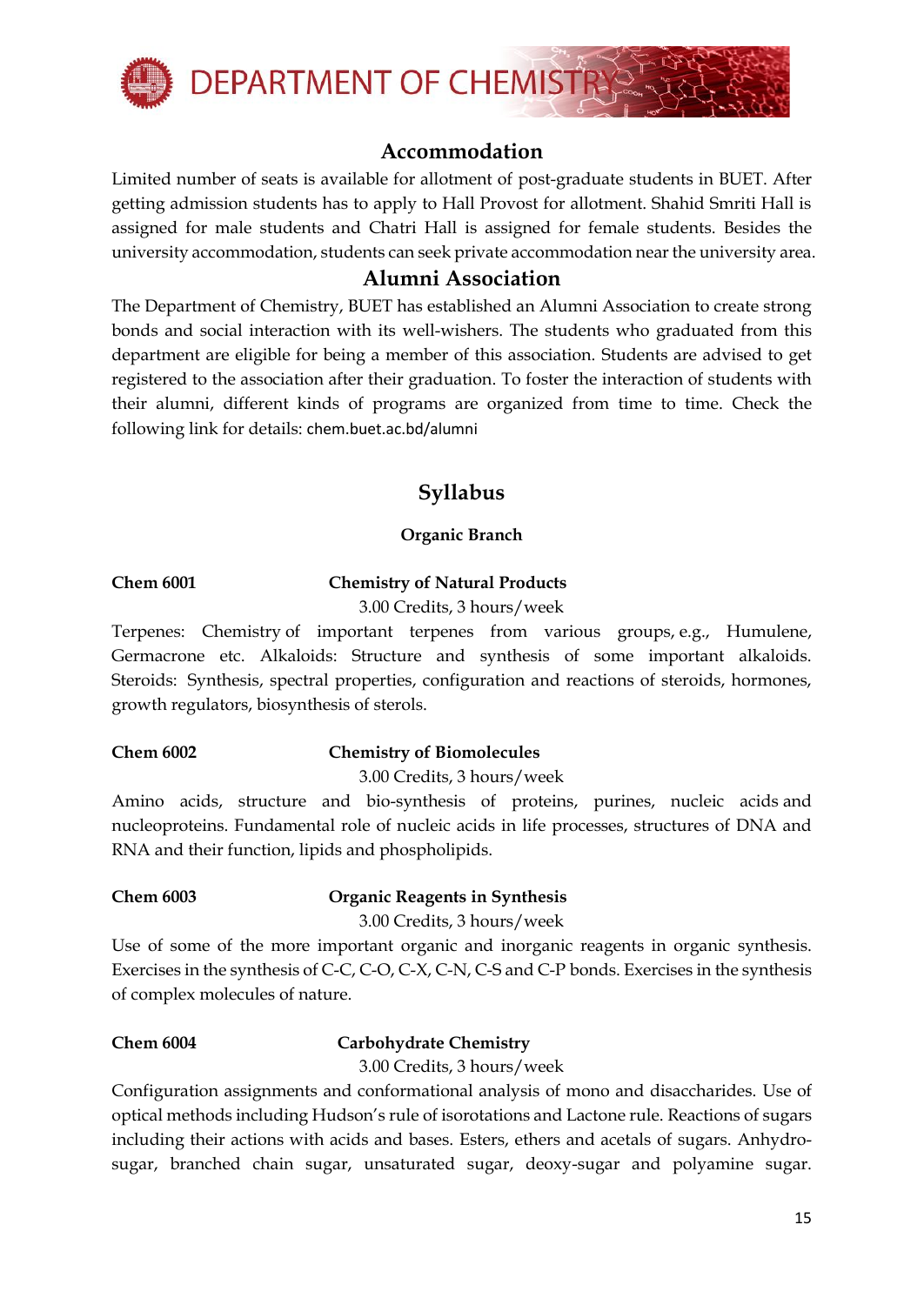

Polysaccharides: Structural investigation and group analysis, Barry and Smith degradation, molecular weight determination etc. Amylose and amylopectin, cellulose, hemicullulose, glycogen and inulin. Sulphated polysaccharides and marine algal polysaccharides.

## **Chem 6005 Spectroscopy and Structure of Organic Molecules**

3.00 Credits, 3 hours/week

UV Spectroscopy: Principle of measurement, electron excitation, simple chromophore groups, conjugated systems and aromatic systems. IR spectroscopy: Vibration spectra, factors affecting IR frequencies and applications. NMR spectroscopy: Introduction, nuclear overhauser effect, shift reagents, dynamic polarization and interpretation of the spectral data. Mass spectrometry: Theory, spectrometer and application to structure determination of organic molecules. Application of all the spectroscopic methods in following the progress of reactions by diagnostic appearance and disappearance of functional groups in organic compounds and also in characterizing the products. Application of spectroscopy in the elucidation of the structure of organic compounds.

### **Chem 6006 Advanced Organic Reaction Mechanism**

3.00 Credits, 3 hours/week

Structure and bonds in organic molecules, localised and nonlocalised bonds in terms of molecular orbital theory. Orbital symmetry and chemical reactions, electrocyclic, cycloaddition and sigmatropic reaction. Free radical reactions: mechanism of free radical reactions in substitution, addition, rearrangement and oxidation reactions. Photochemical reactions; isomerization and molecular rearrangement.

### **Chem 6007 Advanced Stereochemistry**

3.00 Credits, 3 hours/week

(i) Symmetry elements, point groups (ii) Optical activity – its origin, atomic and conformation asymmetry (iii) Variation of optical activity with wave length. Optical rotatory dispersion and circular dichroism curves and their application in determining the configuration and conformation of different compounds (iv) Conformational analysis, reactivity of alicyclic, cyclic, fused and bridged ring systems. Curtin Hammet principle and its application in determining the course of reaction in different compounds (v) Tricovalent carbon (vi) Optical activity due to atoms other than carbon.

### **Chem 6008 Kinetic and Energetics of Organic Reactions**

3.00 Credits, 3 hours/week

(i) Thermodynamic considerations and study of energetics of organic reactions, kinetics of organic reactions, consecutive reactions, the steady state approximation, parallel reactions, entropy of activation in conjunction with energy of activation particularly in reactions leading to cyclisation (ii) Variation in kinetics in acid and base catalyzed reactions, microscopic reversibility, correlation of reaction rates and equilibria (iii) Solvent effects (iv) Isotopic effects (v) Linear free energy relationship (vi) Application of the above concepts to substitution, addition and elimination reactions.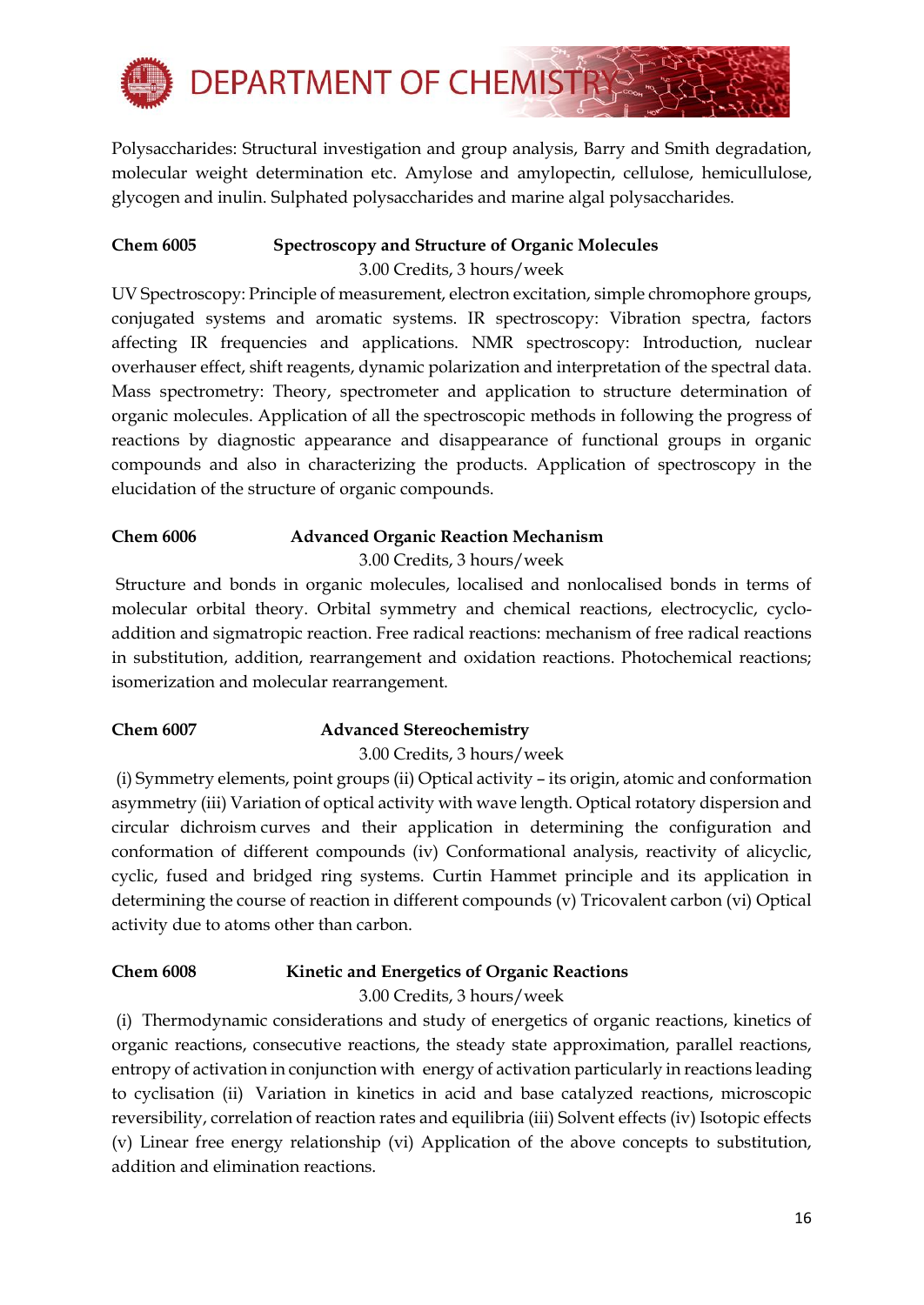

#### **Chem 6009 Organo-Metallic Chemistry**

3.0 redits, 3 hours/week

Nature of carbon metal bonding systems, structures and reactions of organo-metallic compounds. Organo-metallic reagents in organic synthesis. A general introduction to the types and nature of carbon metal bonding systems. Structures and reactions of: The alkali metal organo-metallic with special reference to organo-lithium. The alkaline earth metal compounds with special reference to organo-magnesium reagents. The main group (IV) organo-metallics with special reference to organosilicon compounds. Organic compounds of transition metals: Reactions, structure, nature and stability etc. of complexes. A brief study of organo-phosphorus, antimony and bismuth compounds.

#### **Chem 6010 Chemistry of Heterocyclic Compounds**

3.00 Credits, 3 hours/week

Types of hetero-atomic structures, criterion of hetero-aromaticity, concept of abundancy and deficiency. Reactivity of hetero-atoms, role of hetero-cycles and hetero-atoms as substituent and conductor of electronic effect. Chemistry of three, four and five membered hetero-cycles, condensed five membered hetero-cycles, five-membered ring hetero-cycles with more than one hetero-atom. Pyridine, quinoline and isoquinolinecompounds. Addition to the cyano group to form heterocycles, tautomerism in purines, hydroxythiophene and hydroxy furan systems. Synthesis of heterocycles involving cyclo-addition reactions, heterocycles of biological interest.

# **Chem 6011 Biogenesis and Biosynthesis of Natural Product**

3.00 Credits, 3 hours/week

Introduction to primary and secondary metabolites, precursors. Methods used in study of biosynthesis, chemical speculation, seasonal variation, organisms with blocked biosynthesis pathways, feeding experiments, measurement of the efficiency of precursors and studies with enzymes, feed back and other regulatory mechanisms.

Acetongenins-construction of acetate hypothesis, biosynthesis of saturated, unsaturated, fatty acids, polyacetylenes and aromatic polyketides. Isoprenoids-biosynthesis of mevallanat, the biological isoprene unit, alkylation of non-isoprenoids, alkylation, polymerization of isoprenoids, tail to tail linkages and cyclization of poly isoprene chains to mono, sesqui, diandtriterpenes etc. Modifying reactions of triterpenes and steroids. Shikimic metabolites (phenyl propanoids), simple cinnamic acid derivatives, flavonoids, coumarins, carotenoid, tropolones, lignins etc. Alkaloids and other amino acid derivatives, alkaloids based on aliphatic amino acids, based on aromatic amino-acids, alkaloids derived from trytophan, other amino acid derivatives and peptide derivatives. Methods precursor incorporation experiments in fungi, biosynthesis in cell free systems and biosynthesis in mutant organism.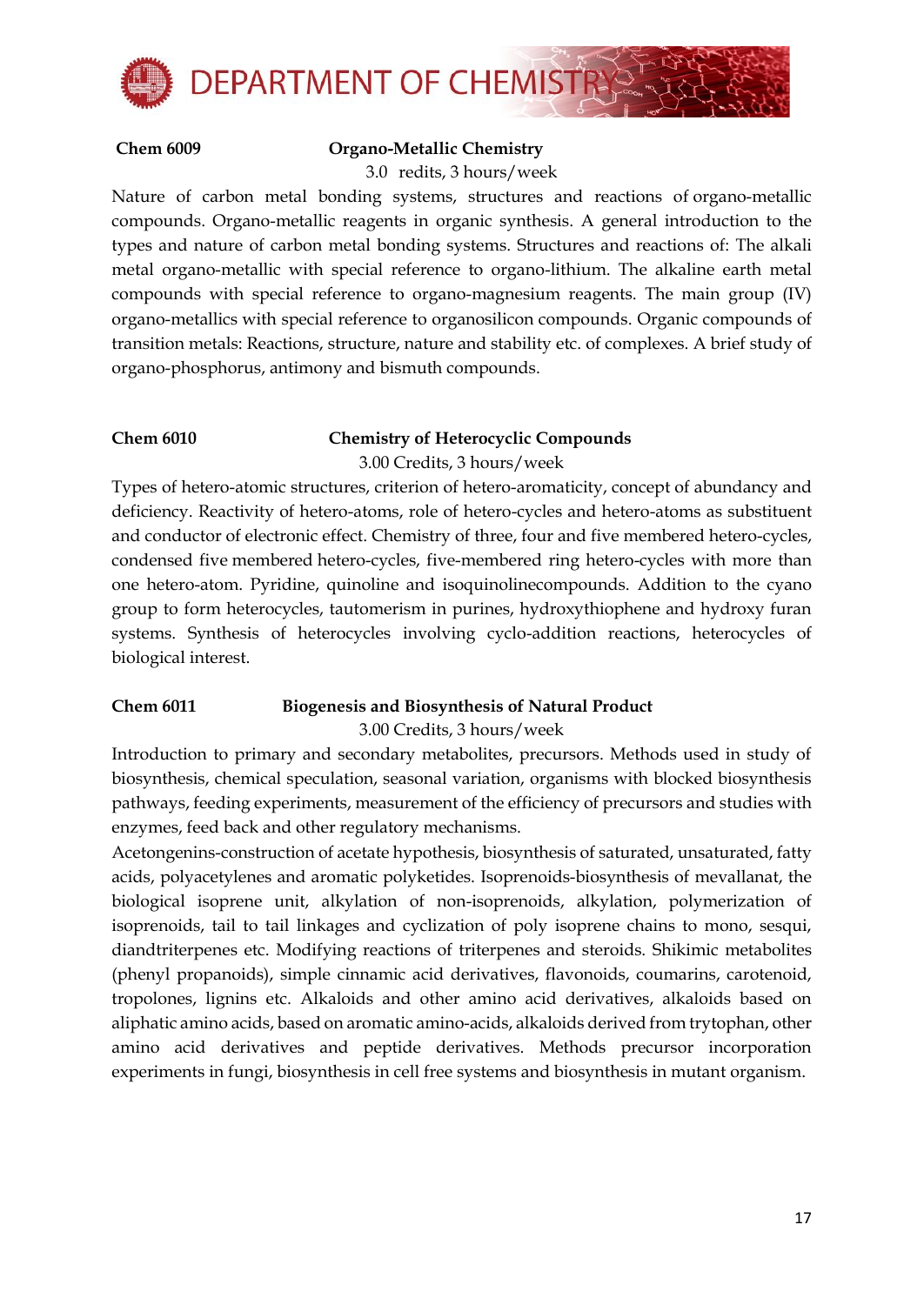

#### **Chem 6012 Spectra of Organic Compounds** 3.00 Credits, 3 hours/week

Introduction to electromagnetic spectrum, ultraviolet spectroscopy, electronic transition, simple chromophoric groups, conjugated systems, aromatic systems, use of UV spectra in structure determinations. Infra-red spectroscopy, molecular vibrations and their interaction with infrared radiation, interpretation of IR spectra. Nuclear magnetic resonance spectroscopy, magnetic properties of nuclei, the chemical shift, spin-spin interactions, nuclear magnetic double resonance, interpretation of the spectra of organic molecules. Mass spectroscopy, the production analysis of positive ions, molecular ion, application of isotopic abundance measurements, fragmentation modes of mass spectra of some representative compounds. The effect of stereochemistry on the above spectra will be discussed in each case.

#### **Chem 6013 Organic Synthesis**

3.00 Credits, 3 hours/week

Formation of carbon-carbon single bond via reactions of enolate anions, enamine reactions, bisthiocarbonions 1,4-addition of organo-metallic compound of lithium diakyl- and diarylcuprates, carbenes and carbenoids and photocyclisation. Formation of C=C bonds via elimination, oxidative decomposition reactions. Thermal and photosensitisedDiel's Alder reaction, its mechanism and stereochemistry, the "One" synthesis. Oxidation reaction: Selective oxidation of hydration of hydrocarbons, olefines, alcohols, Baeyer Villigre, photosensitised oxidation of olefines. Reduction reactions: selective catalytic hydrogenations dissolving metal reductions, hydride-transfer reductions. Examples: stereospecific synthesis, synthesis of naturally occurring compounds.

# **Chem 6014 Stereochemistry and Reactivity of Organic Compounds**

3.00 Credits, 3 hours/week

Structure and symmetry point groups, stereoisomerism, optical isomerism, racemic modification, diastereoisomers, torsional isomerism, allotropisomers, absolute configuration, conformational analysis, conformation and reactivity, stereochemistry of ring systems, fused rings, allenes, macromolecules of tri-covalent carbon. Optical rotatory dispersion, circular dichroism and their application. stereo-specific and stereo-selective synthesis. Stereochemistry and mechanism of reactions.

# **Chem 6015 Chromatography Principle and Application**

3.00 Credits, 3 hours/week

Fundamental types of chromatography: Liquid partition chromatography, thin layer and reversed phase partition chromatography. Chemical constitution and  $R_f$  value. Adsorption chromatography, gas liquid chromatography, column efficiency and resolution, various types of detectors, preparative, programmed temperature gas chromatography, exclusion chromatography, gel permeation and ion exclusion techniques, ion exchange chromatography. Exchange equilibria plate theory, applications, electrophoresis and electrochromatography, mechanisation and automation of column chromatography. Solutions of different problems by chromatographic methods.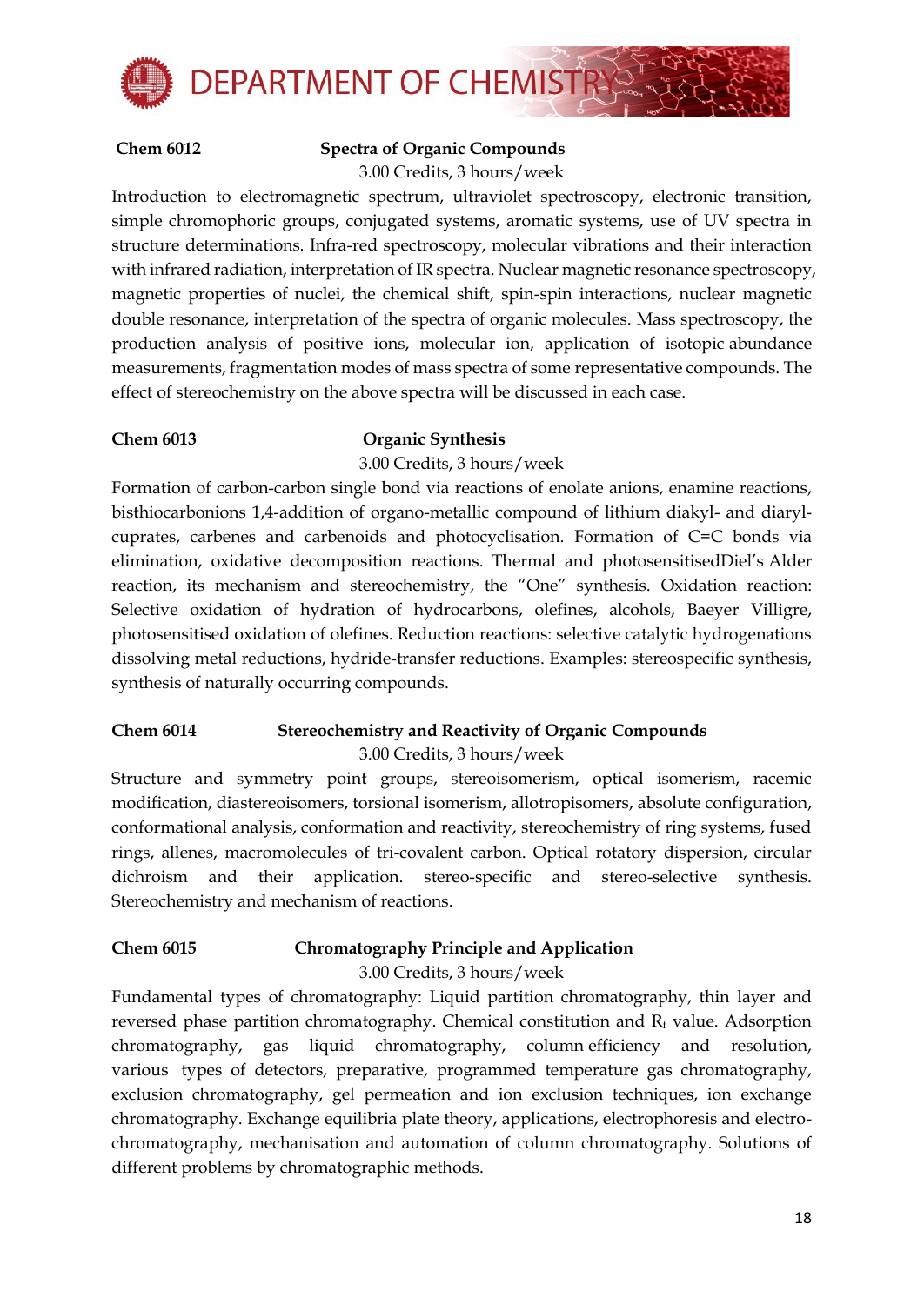

**Chem 6016 Advanced Topics in Chemistry** 3.00 Credits, 3 hours/week

#### **Chem 6017 Organic Pollutants**

3.00 Credits, 3 hours/week

Degradation of different components of biosphere by environmental pollutants; a general overview of interconnections among biosphere, atmosphere, antrosphere, hydrosphere and geosphere. Pollution by Hydrocarbons: chemical nature, dispersion, evaporation, photooxidation & microbial transformation to the environment. Petroleum & aquatic organisms, biphenyl & polychlorinated biphenyls (PCBs), physical and chemical properties, environmental distribution and behavior. Polycyclic aromatic hydrocarbon; chemical nature, occurrence and behavior in the environment, carcinogenicity and toxicity of PAHs, effect on human and the natural environment. Pollutants from Industries: their treatment by chemical, physical, thermal and photochemical method with special references to polymers & plastic, soap  $\&$  detergents, chemical  $\&$  pharmaceutical and pulp  $\&$  paper industries. Waste Materials; nature, sources and environmental chemistry of hazardous wastes, hazardous wastes in atmosphere hydrosphere and biosphere, microbial metabolism in waste degradation, appropriate disposal by proper chemical & biological treatment of city waste, domestic  $\&$ hospital wastes. Fertilizers: nitrogenous, phosphatic fertilizers. Environmental implications of fertilizer, abatement procedure of fertilizer pollution. Organic pollutants in vegetables, fruits and other food materials. Insecticides, fungicides, herbicides, and their effects on environment and human health with reference to DDT, Heptachlor, Endosulfan, Diazinon, Malathion, Parathion, etc. Formulation, mechanism of action and metalbolism of pesticides biological system. Toxicology; introduction to toxicology, dose-response relationship, dose & frequency of use. Maximum Recommended level (MRL) and Acceptable Daily intake. Integrated pest management (IPM): definition, key components of IPM, pest control techniques, reduction of pollution.

### **Chem 6018 Medicinal Chemistry**

3.00 Credits, 3 hours/week

Receptors and drug action: role of receptor, receptor families, neurotransmitters, design of agonists and antagonists, and receptor and the biological response. Drugs acting on DNA; antimetabolites, enzyme inhibitors, intercalating agents, alkylating agents, antisense drugs, and chain-cleaving agents. Quantitative structure activity relationship (QSAR); introduction, physiochemical properties, Hanch equation, the Craig plot, bioisosteres, and planning a QSAR study. Combinatorial synthesis for drugs: introduction, basic of combinatorial synthesis, design of combinatorial synthesis, the solid phase synthesis, and combinatorial synthesis in solution. Immunobiologicals: Cells of the immune system, immunity, acquisition of immunity. Allergy: introduction, histamines, types of allergens, antihistamic agents, and inhibition of histamine release. Cancer and cancer chemotherapy: definition, principles, biochemical basis of cancer, cancer therapy, and class of anticancer agents. Medicinal chemistry of herbs: herb, purity and standardization, herb as a drug, types of herbs, and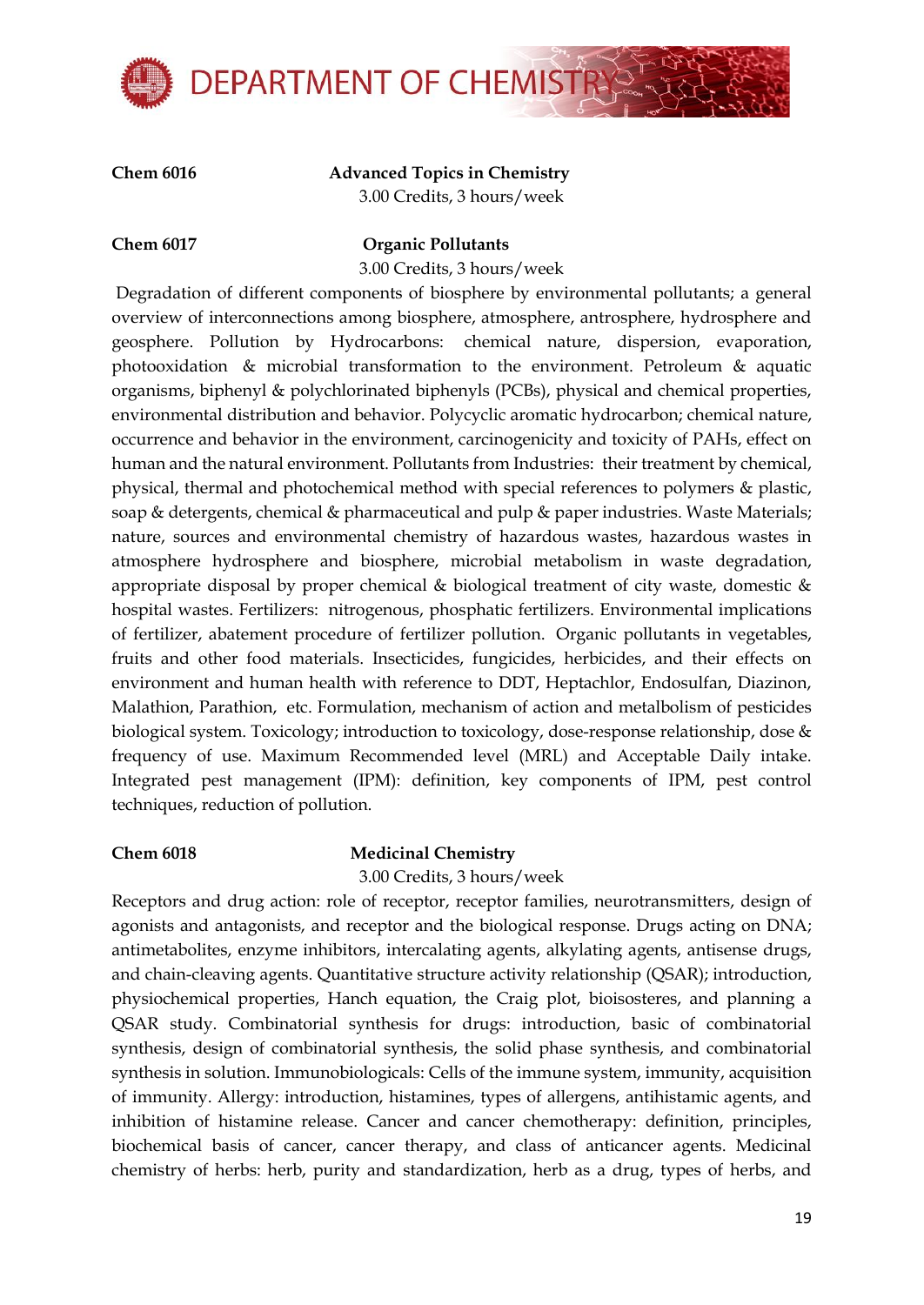

chemistry and pharmacological activity of some herbs. Pharmaceutical Chemistry: introduction, pharmacopoeias, types of analytical methods used for the determination of the purity of pharmaceutical substances, pharmacopoeial assay, example of some pharmacopoeial assays in relation to British Pharmacopoeia – Aspirin, Paracetamol, Ascorbic acid, Ampicillin, Metronidazole.

#### **Chem 6019 Food Chemistry**

3.00 Credits, 3 hours/week

General introduction to food chemistry, basic food groups. Quality and choice of food, Food safety and security. Milk and dairy products: types of milk, processing of milk. Product of fermented milk; Sour milk, yoghurt, cheese etc. Cereals and cereal products; introduction, origin, chemical composition, celiac diseases. Fruits and Fruits Product: composition, nitrogen containing compounds, carbohydrates, vitamin and mineral in fruits, chemical changes during ripening of fruits, ripening as influenced by chemical agents. Fruit products preparation and preservation; dried fruits, canned fruits, fruit juices, fruit juice beverages, lemonades. Caffeine containing beverages. Protein in foods; fish, meat, and eggs. Lipids; edible fats, oils and other lipids-their occurrence and composition in foods, their effects on health. Coffee, Tea, Cocoa; coffee and coffee substitutes, tea and tea like products, cocoa and chocolate. Spices, salt and vinegar: composition, occurrence and production. Food additives: vitamins, amino acids, minerals, aromatics substances, flavor enhancer, food colors, antioxidants, thickening agents, gel builders, stabilizers, bleaching agent. Food contamination: toxic trace elements, toxic compounds of microbial origin, pesticides, medicines and feed additives, cleansing agents and disinfectant.

### **Physical-Inorganic Branch**

# **Chem 6101 Chemistry of Coordination Compounds**

3.00 Credits, 3 hours/week

Theories of coordination: valence bond theory, crystal field theory, ligand field theory and molecular orbital theory Detailed study of different types of complexes. Stability constant of complexes: different methods of determination of stability constant, application of stability constants in different fields, e.g., life sciences, medicine, pollution, electrochemistry, analytical chemistry, geochemistry etc.

# **Chem 6102 Modern Methods of Chemical Analysis**

3.00 Credits, 3 hours/week

Application of electro-analytical methods in chemical analysis. Application ofUV-visible, IR spectrophotometry, flame photometry, atomic absorption spectroscopy, turbidimetry, nephelelemtry, optical rotatory dispersion/circular dichroism, NMR, Mass spectrometry, DTA and TGA in chemical analysis. Principles of gas chromatography and its applications.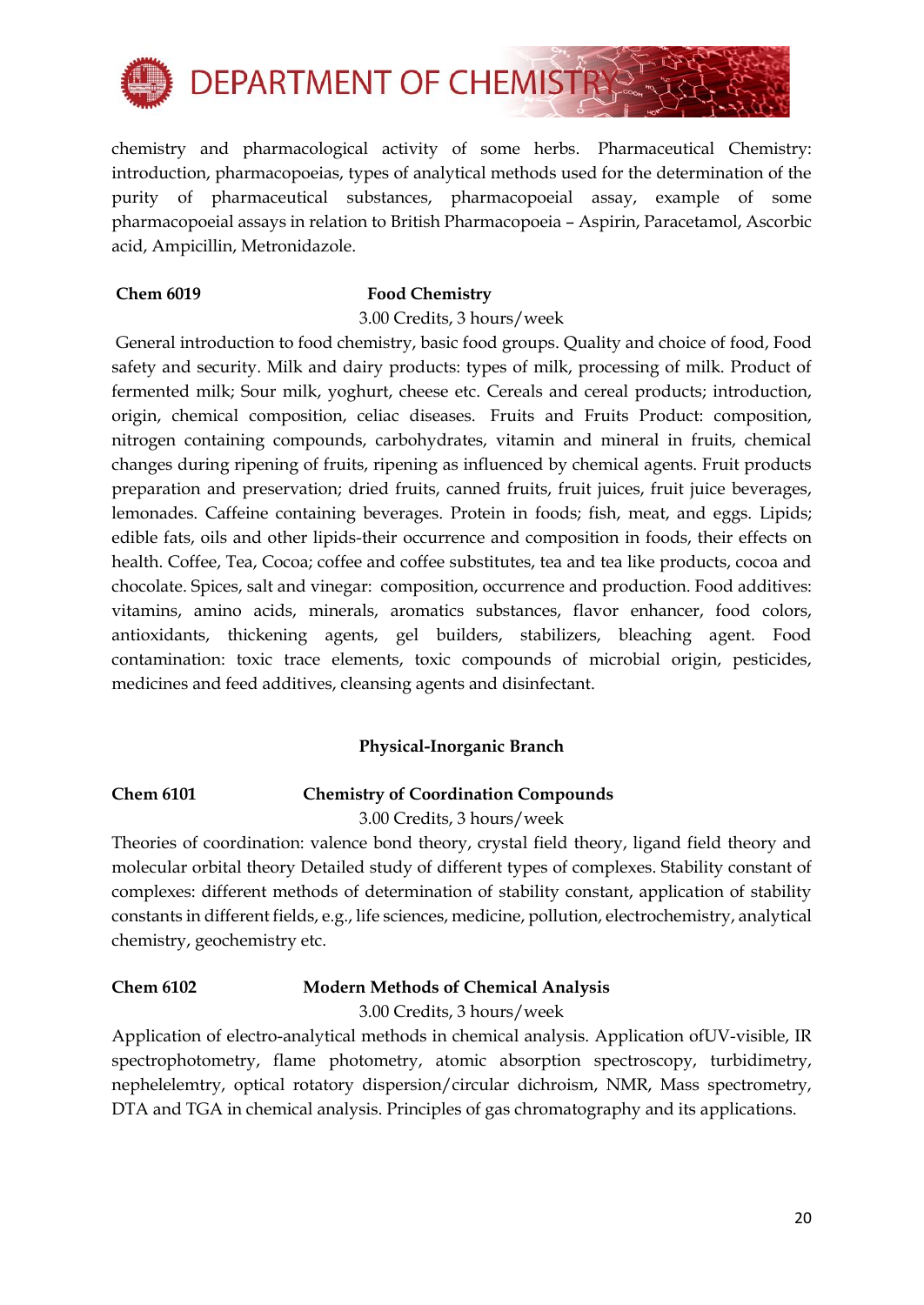

#### **Chem 6103 Corrosion Science** 3.00 Credits, 3 hours/week

Thermodynamics of corrosion; kinetics of hydrogen evolution and oxygen reduction reaction; hydrogen overvoltage, electrode kinetics, pourbais diagram, theories of homogeneous corrosion and local cell reaction; corrosion in acidic, neutral and alkaline media. Role of inhibitors and alloying elements. Principles governing cathodicprotection.Mechanism of atmospheric oxidation of metals and alloys.Study of selected systems of industrial importance.

### **Chem 6104 Studies on Crystal and Molecular Structure by Diffraction Methods** 3.00 Credits, 3 hours/week

Classification of crystals, crystal shapes, lattices and unit cells, crystal planes, methods used in crystal structure studies. Principles and application of electron microscopy, electron diffraction, X-ray diffraction and neutron diffraction. Advanced methods of X-ray data collection. Patterson functions, image seeking functions and their use in structure analysis:

### **Chem 6105 Advanced Electrochemistry**

3.00 Credits, 3 hours/week

Activity and activity coefficient, activities of electrolytes.The Debye-Huckel theory.Extension of the Debye-Huckel treatment, weak Electrolytes and the Debye-Huckel theory. Electrolysis and Polarization: Electromotive force and cells, thermodynamic data from cell e.m.f.; polarization, deposition potential, determination of anode and cathode potentials, decomposition voltage of aqueous of solution. Processes at electrodes. Theories of overvoltage, mechanism of anodic and cathodic age. Rate of growth of overvoltage.The deposition and corrosion of metals. Physical nature of electrodeposition. Separation of metals by electrolysis. Electrochemical passivity and theories of passivity.

# **Chem 6106 Chemistry of Polymer**

3.00 Credits, 3 hours/week

Polymers: polymerization reactions, kinetics of polymerization reactions, characterization, solubility chart for identification of polymer, specific chemical tests for various polymers, thermal behaviours of polymers; DTA and TGA studies, mechanical behaviour of polymers, visco-elastic studies, size and shape of macromolecules, internal frictions, swelling phenomenon and crosslink density. Molecular weight determination using viscometry. Osmometry. Light scattering, ultracentrifuge and gel permeation chromatography. Methods to study tacticity, stereoregularity and crystallinity, Electrical resistivity and dielectric behaviour.

### **Chem 6107 Chemical Kinetics and Solution Thermodynamics** 3.00 Credits, 3 hours/week

(a) Order of reaction and practical measurement of reaction rate. Kinetics and mechanism of complex reactions.Effect of temperature on reaction rate. (b) Analysis of the different laws of thermodynamics and its application to chemical systems, properties of Gibbs function. Thermodynamics of solution and partial molal quantities. Thermodynamics of mixing.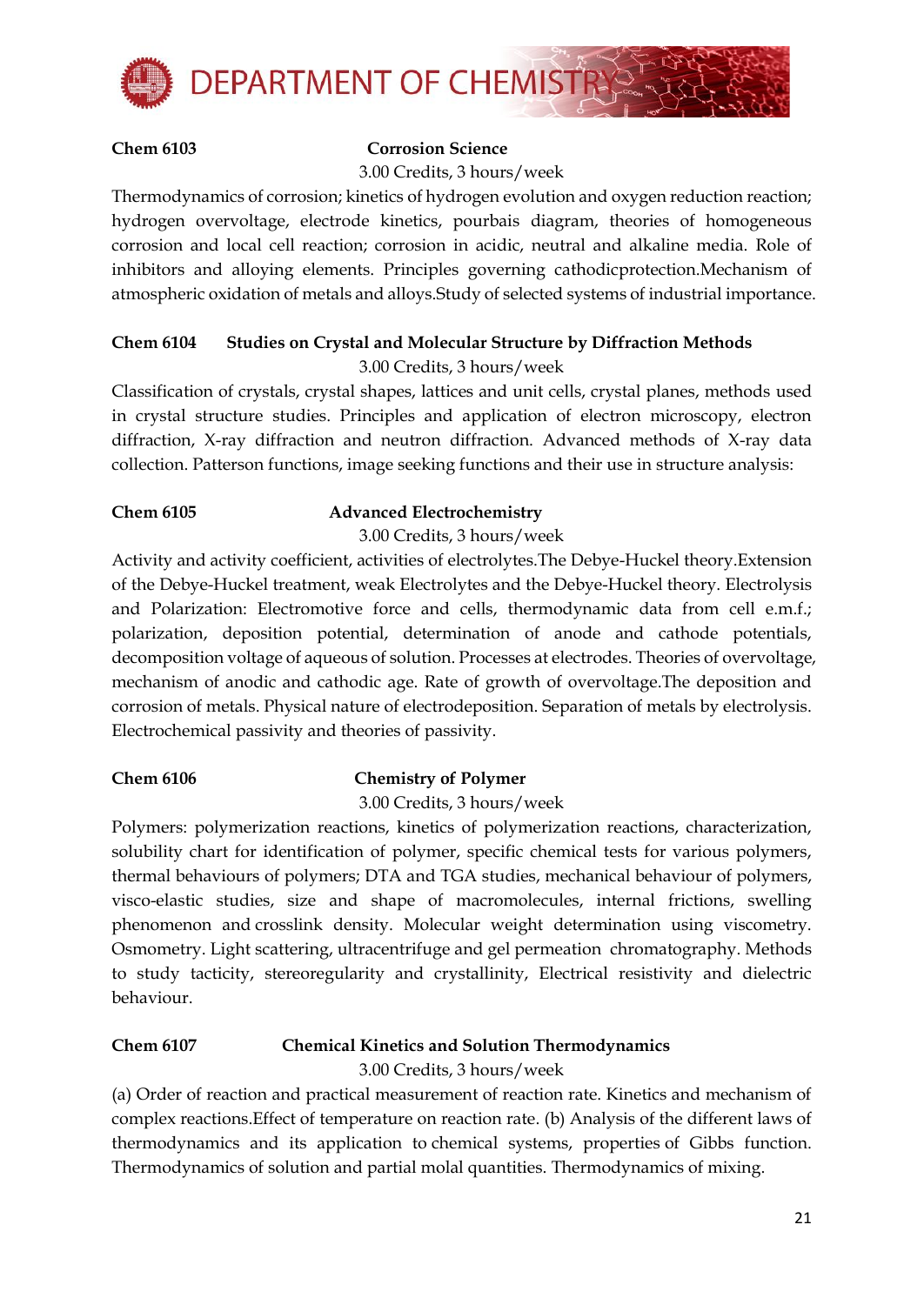

### **Chem 6108 Chemistry of Pollution**

3.00 Credits, 3 hours/week

Chemical equilibrium principles applied to the chemistry of natural and polluted water and to the chemistry of water treatment. Analytical methods applied in the control of water and air pollution. Principles of chemical separations involving adsorption, ion-exchange chromatography, solvent extraction methods. Fundamental concepts of adsorption, ionexchange chromatography, solvent extraction methods, fundamental concepts of adsorption and emission spectroscopy. Industrial toxins and their toxicology. Classification and analysis of inorganic and organic toxins. Radiation hazards, air pollution and analysis. Social and economic aspects of pollution.

#### **Chem 6109 Surface Chemistry**

3.00 Credits, 3 hours/week

Surface growth, the role of defects in the growth of surface, surface composition. Techniques to determine surface composition: high vacuum techniques, electron energy loss spectroscopy, auger electron spectroscopy, low energy electron diffraction technique, scanning electron microscopy and scanning tunneling microscopy. Adsorption at solid surface: Langmuir and BET isotherms, adsorption kinetics and adsorption processes. Catalytic activity at surfaces: Eley-Ridel mechanism, Langmuir-Hinshelwood mechanism, the significance of volcano curve and catalysis in the industrial processes. Redox processes mediated by surface, conventional and new materials for electrode surface.

# **Chem 6110 Aquatic Chemistry**

3.00 Credits, 3 hours/week

Scope of aquatic chemistry in different fields, the solvent water, aspects of chemical thermodynamics, kinetics, acidity and alkalinity. Dissolution of carbon dioxide, atmospherewater interactions. Metal ions in aqueous solution and ionic equilibrium in aqueous system, aspects of co-ordination chemistry, precipitation and dissolution, redox condition in natural water and microbial radiation. The solid-solution interface: adsorption, dissolution of minerals, nucleation and crystal growth. Trace metals: cycling, regulation and biological role and photochemical process. Particle-particle interaction: colloids, coagulation and filtration, regulation of chemical composition of natural water. Chemical context of water quality.

### **Chem 6111 Bio-inorganic Chemistry**

3.00 Credits, 3 hours/week

General principles: Biological functions of inorganic elements. Biological ligands. Nucleotides and Nucleic acids (RNA, DNA) as ligands. Cobalamins including vitamin and co enzyme B12: Reactions of the alkylcobalamines, One electron and reduction and oxidation, activity of coenzyme B12, Metals at the center of photosynthesis: Magnesium and Manganese, Light absorption, Charge separation and electron transport. The oxygen molecule: Oxygen transport and storage through Hemoglobin and Myoglobin, Alternative oxygen transport in some lower animals: Hemerythin and Hemocyanin. Catalysis through Hemo proteins: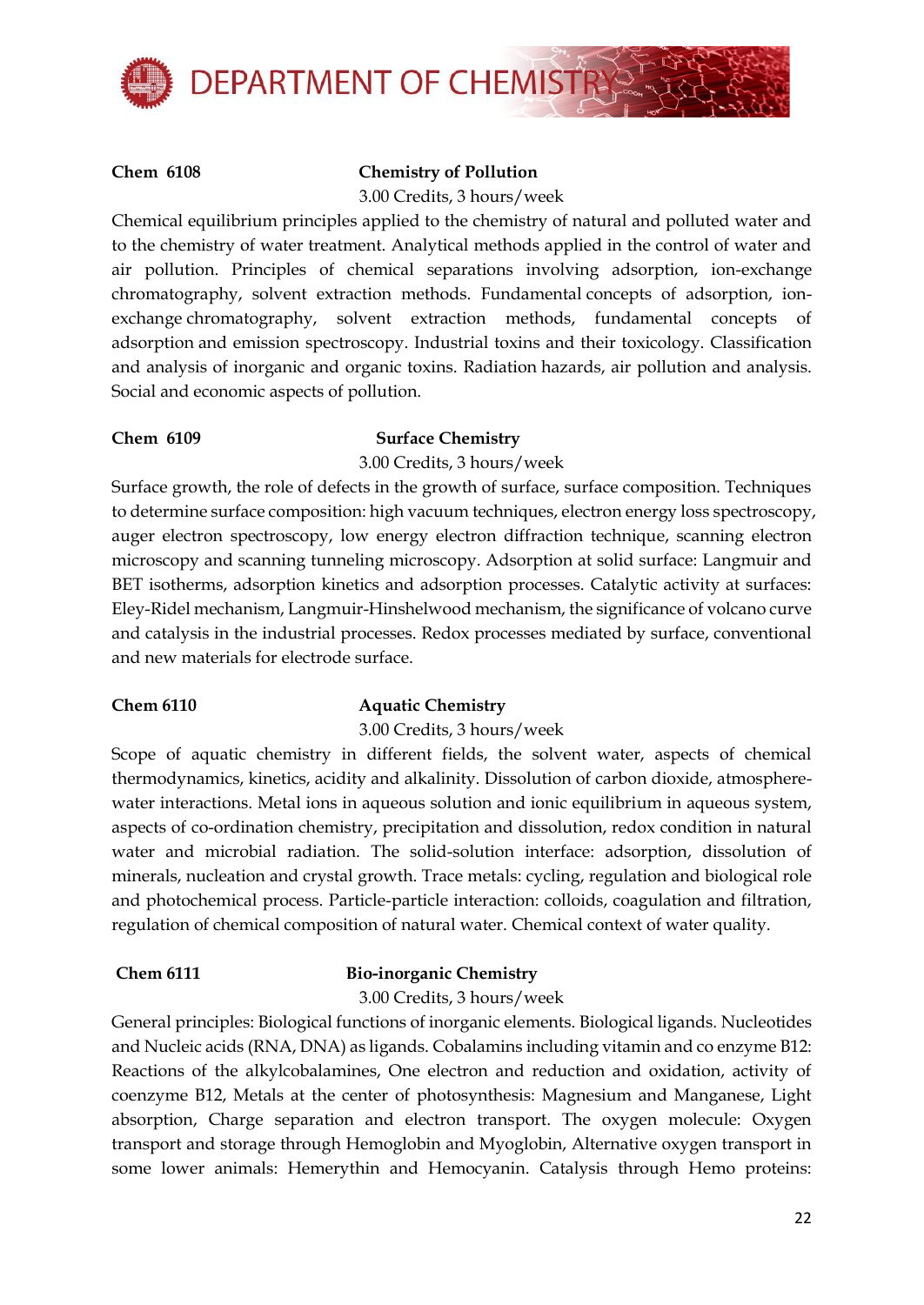

Electron transfer oxygen activation and Metabolism of Inorganic Intermediates. Cytochromes, cytochrome P-450: oxygen transfer from  $O_2$  to non-activated substrates. Hemeproteins in the partially reduced nitrogen and sulfur compounds. Iron sulfur and other non heme Iron proteins: Biological relevance of the element combination Iron/sulfur. Rubredoxins, Ferredoxins, Polynuclear Iron sulfur clusters: Model systems for iron-sulfur proteins. Mononuclear nonheme iron enzymes. Transport and storage of an essential elements: The problem of iron mobilization, oxidation states, Iron uptake by plants. Transport and storage of iron, Ferritin, Hemosiderin: Biological function of the early transition metals: Enzymes containing the molybdenum cofactor. Metalo-enzymes in biological nitrogen cycle.

#### **Chem 6112 Colloidal and Nano-chemistry**

3.00 Credits, 3 hours/week

Methods of preparation, classification and general properties of colloids. Electrokinetic phenomena: Double layer structure, Zeta potential, electrophoresis and electroosmosis. Properties of gels and colloidal electrolytes. Preparation, types, specific properties and stability of emulsions. Micelles formation and critical micelle concentration.Uses of colloids, emulsions, and gels. Fundamental aspects of nanoscience and nanotechnology, fabrication method of nanomaterials: top down and bottom up process, chemical synthesis and modification of nanomaterials. Energy at the nanoscale: surface energy, basic thermodynamics, liquid state, surface energy minimization mechanism. Chemical interactions at the nanoscale: electrostatic interactions, hydrogen bonding, Van der Waals interaction and hydrophobic effect. Tools for nano characterizations: electron microscopy, atomic probe microscopy, X-ray spectroscopy, Raman spectroscopy, and Nanolithography. Advanced materials: fullerenes, carbon nanotubes, and diamondoids. Chemistry of nanoelectronics, nanophotonics, nanofluidics and nanobiotechnology. Nanotechnology products and applications. Societal implication of nano: ethical implications, legal implications, environmental implications, public perception.

#### **Chem 6113 Textile Chemistry**

#### 3.00 Credits, 3 hours/week

Chemistry of Dyes and Color: Theories color formation, classification of dyes based on application and chemical constituents, synthesis of some common dyes used in textile industries. Textile fiber chemistry: Natural fiber, man-made fiber, synthetic fiber, chemical structure of cotton, Linen, cellulose, acrylic, wool, silk, nylon, polyester etc, chemical synthesis of synthetic dyes, Characterization of Structure of Fiber Forming Polymers. Finishing of fibers: Use of selective finishing agent/auxiliaries to modify fiber performance including oxidizing, softening and cross- linking agents, fiber aging-effect of heat, chemical and weather conditions on fiber structure and properties, Description and discussion of special finishing processes including water- repellency, easy- care finishing, flame retardancy, oil repellency, softening, anti- microbial finishing, chemical formulation used in these finishing effects, and their effects on fabric performance. Nanotechnology in textile: NanoTechnology in high performance textile, NanoTechnology in textile finishing, some selected application of nanotechnology in Textile. Medical textile: Textile medical products, bio-medical textile materials. Textile waste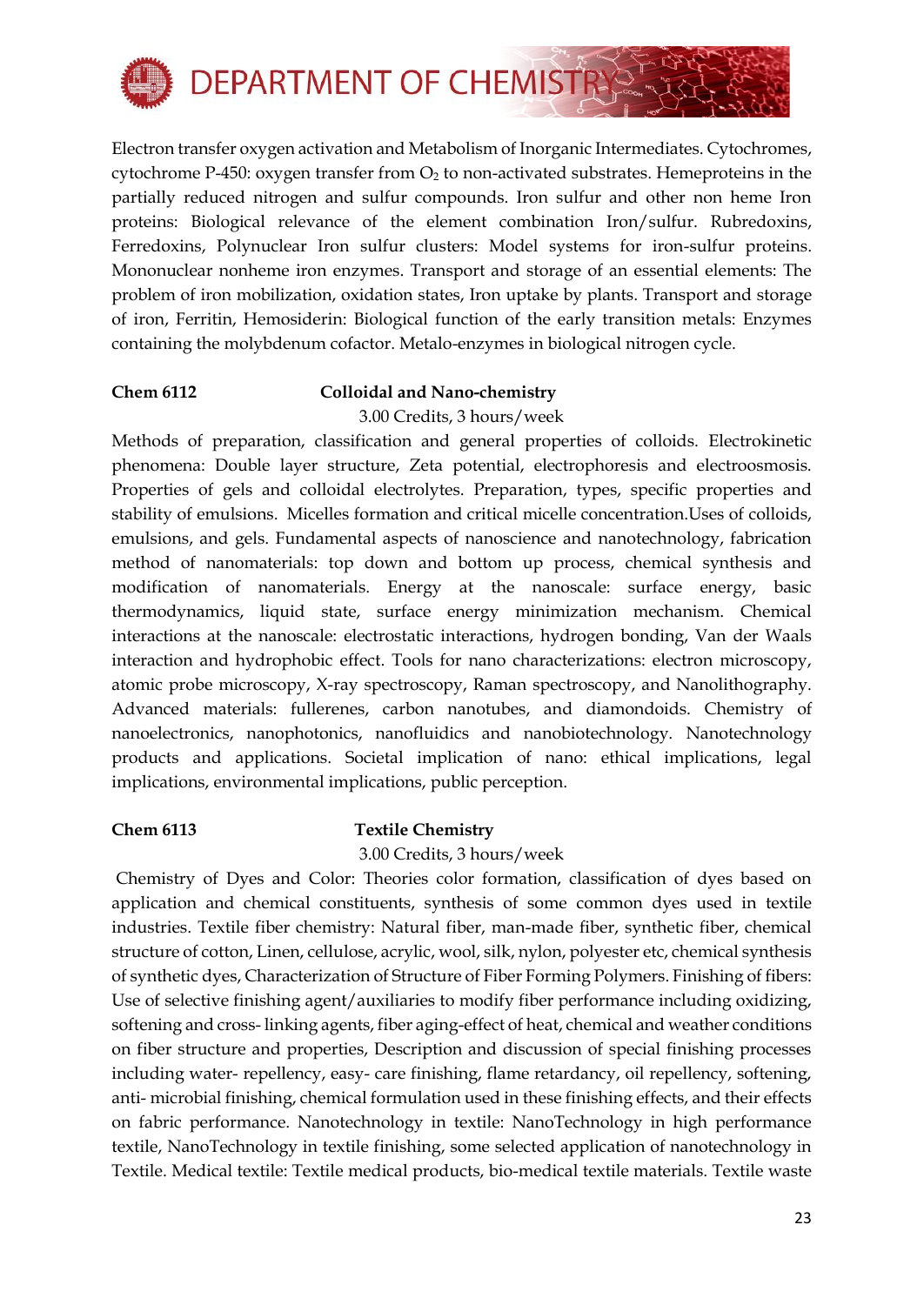

management: Wastes in textile industries, removal of dyes and pigments from waste water, removal of toxic elements used in textile finishing.

#### **Chem 6114 Chemistry of Materials**

3.00 Credits, 3 hours/week

Concept and design of organic, inorganic and biomaterials. Types of chemical bonding in solid; ionic solids, metallic solids, covalent network solids, molecular solids.Crystalline state; crystal growth techniques, physical properties of crystal, bonding in crystalline solids. Amorphous state; sol-gel processing, cementitious materials. Properties, synthesis and structure-property relationship of metal, semiconductor, softmaterials and biomaterials. Materials characterization: optical microscopy, electron microscopy, scanning electron microscopy, scanning probe microscopy, NMR in material chemistry. Chemical approach for the design of fluids.

### **Chem 6115 Advanced Photochemistry**

3.00 Credits, 3 hours/week

Photochemistry and radiation chemistry. Mechanism of dark reactions and photochemical reactions. Dosimeters. Basic principle of laser action, various types of lasers. flash photolysis, techniques in laser photochemistry, pico- and femtosecond photolysis, detection of shortlived species. Laser induced breakdown spectroscopy (LIBS), solar energy and solar simulation. Photochemical kinetics, excited species and their fates, photochemical quenching, photochemical processes in atmosphere, Stern-Volmer equation, photolysis. Photoelectrodes, types of photoelectrochemical solar cells, mechanism of energy conversion, energy conversion efficiency. Organic solar cells. Photoelectrochemical production of hydrogen from water. Storage of solar energy. Photocatalysts, Semiconducting metal oxides, Influence of photocatalysts on TOC and BOD of the dye effluents, Degradation of dyes and other organic substances in aqueous system. Roles of mediators, Kinetics of photodegradation of dyes in aqueous solution. Mechanism of advanced oxidation processes (AOP's) in water treatment: The hydrogen peroxide/ultraviolet light  $(H_2O_2/UV)$ , ozone/ultraviolet light $(O_3/UV)$ , hydrogen peroxide/Ozone( $(H_2O_2$  /O<sub>3</sub>), hydrogen peroxide/ultraviolet light/ozone  $(H_2O_2/O_3/UV)$ , TiO<sub>2</sub>/UV and TiO<sub>2</sub>/UV + H<sub>2</sub>O<sub>2</sub> processes.